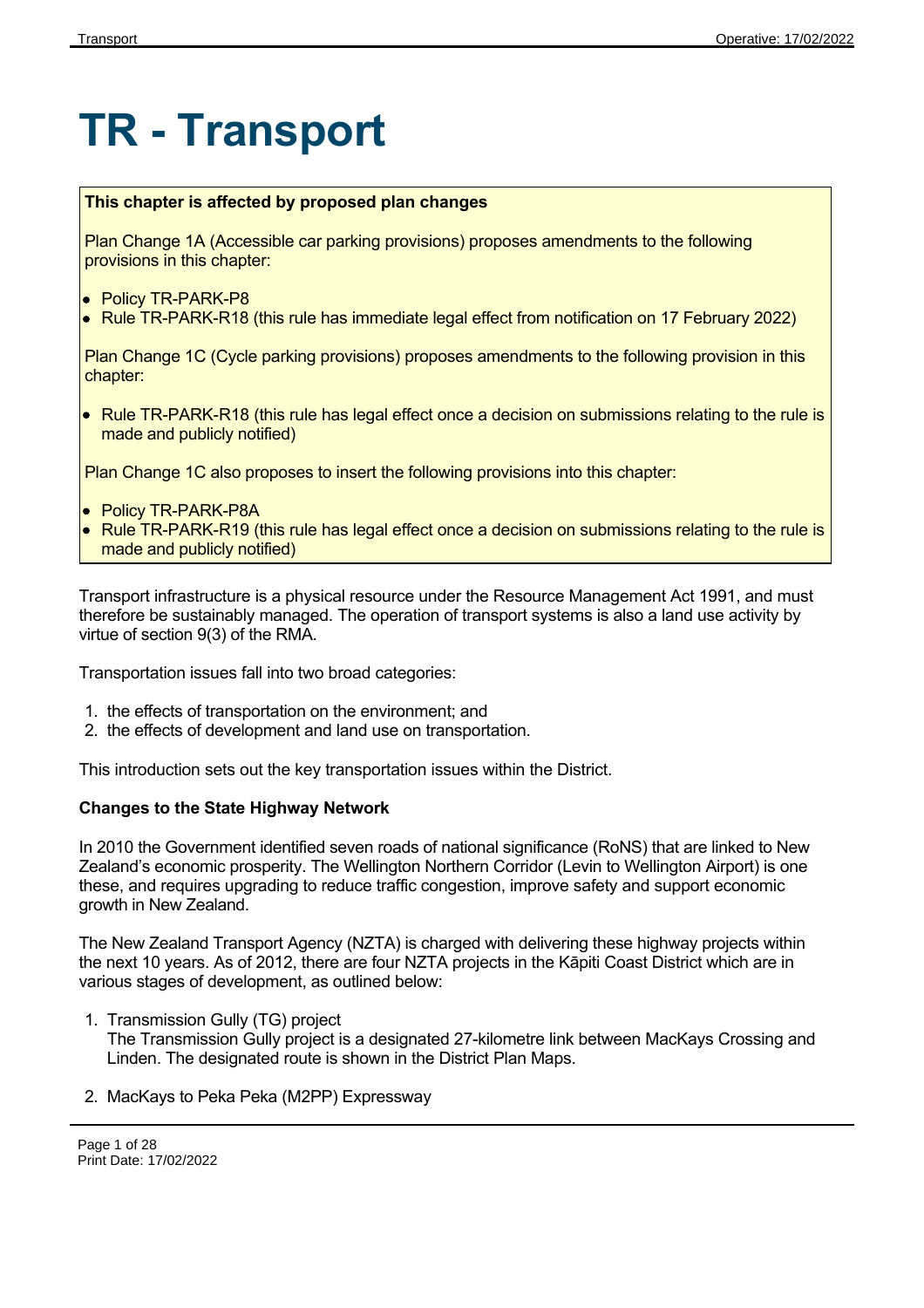The MacKays to Peka Peka Expressway project is a four-lane expressway with associated local road improvements and connections.

3. Peka Peka to Ōtaki (PP2O)

NZTA propose a bypass of Ōtaki, consisting of a four-lane expressway. This will reduce the congestion commonly experienced when travelling on SH1 through Ōtaki. This project also includes a proposed minor realignment of the North Island Main Trunk railway line.

4. Ōtaki to north of Levin. NZTA has identified 30km between Ōtaki and north of Levin for improvements.

### **Roading and Sustainable Transport**

Roads play an important role in meeting the needs of Kāpiti residents and the economy. However, urban areas often suffer poor amenity due to the domination of road infrastructure. High car usage also contributes to congestion and environmental degradation. More sustainable modes such as walking, cycling and public transport can be more effective ways of moving people especially when all effects and costs are considered. A wider range of people are able to use these modes, such as young and older people without cars, therefore making transport more equitable.

### **Land Use and Transport Integration**

Urban form and transport are inextricably linked. Development of transport infrastructure is a considerable investment and is costly to maintain. Planning the integration of land use and transport can make efficient use of existing transportation investment, and open opportunities to improve transport choice that enable the community to improve their wellbeing and reduce overall costs.

At present, the Kāpiti Coast has a dispersed land use pattern. This often discourages many residents from using sustainable modes of transport and as a consequence results in relatively high rates of private vehicle travel, both within and out of the District.

Land use activities including subdivision and development can significantly influence travel behaviour. For example, residential development near services (such as health services, schools, local shops and public transport routes or stops) can reduce the need for private vehicle travel and increase walking, cycling and public transport patronage. Conversely, dispersed forms of development, cul-de-sacs and poorly connected communities can increase the reliance on private vehicles.

## **Strategic Context**

The primary objectives that this Chapter implements are:

- DO-O1 Tāngata Whenua;
- DO-O3 Development Management;
- DO-O8 Strong Communities;
- DO-O13 Infrastructure;
- DO-O14 Access and Transport; and
- DO-O15 Economic Vitality

### **DO-O1** Tāngata Whenua

To work in partnership with the *tangata whenua* of the District in order to maintain *kaitiakitanga* of the District's resources and ensure that decisions affecting the natural *environment* in the District are made in accordance with the principles of Te Tiriti o Waitangi (Treaty of Waitangi).

Page 2 of 28 Print Date: 17/02/2022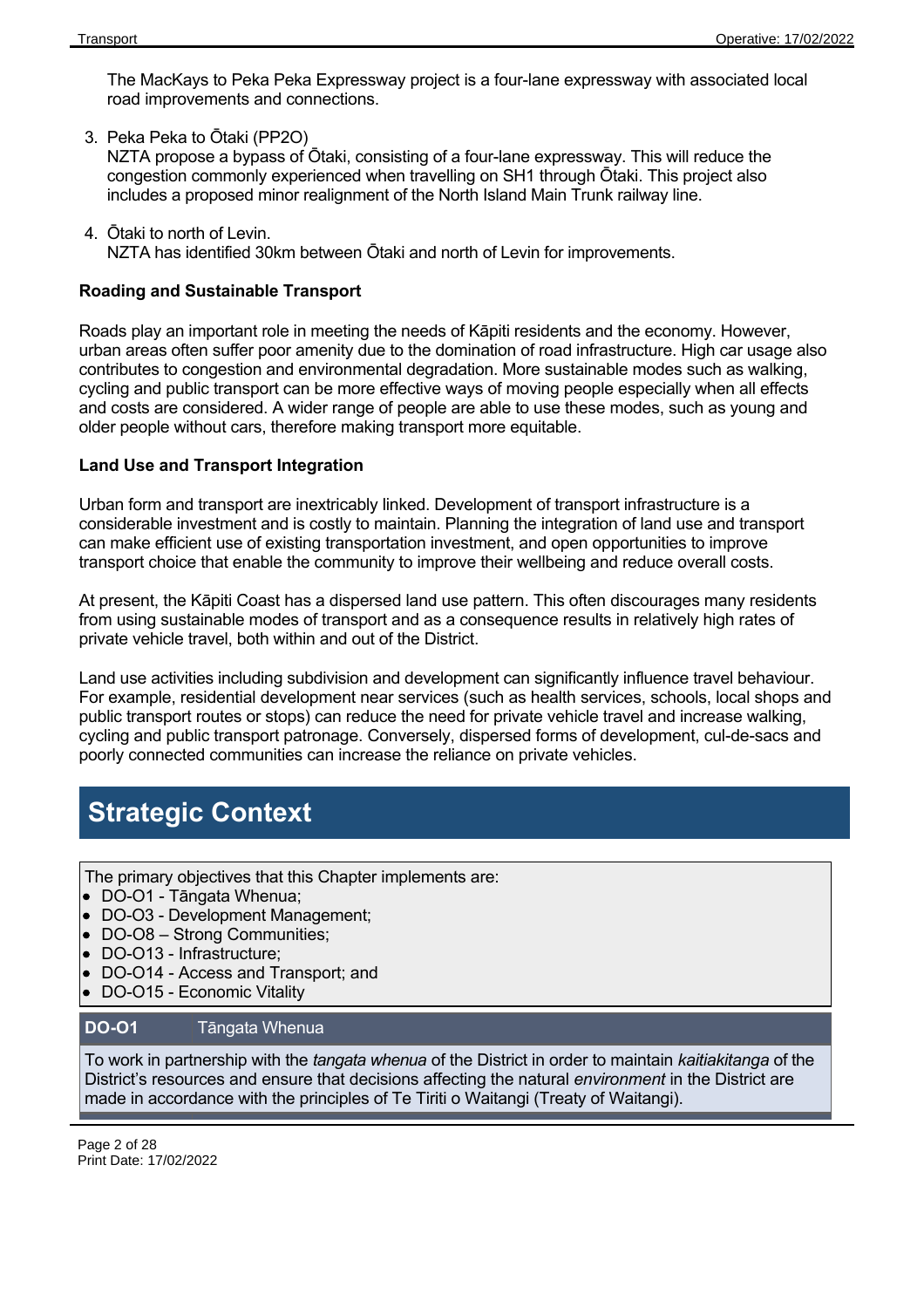### **DO-O3** Development Mangement

To maintain a consolidated urban form within existing urban areas and a limited number of identified growth areas which can be efficiently serviced and integrated with existing townships, delivering:

- 1. urban areas which maximise the efficient end use of energy and integration with infrastructure;
- 2. a variety of living and working areas in a manner which reinforces the function and vitality of centres;
- 3. resilient communities where development does not result in an increase in risk to life or severity of damage to property from natural hazard events;
- 4. higher residential densities in locations that are close to centres and public open spaces, with good access to public transport;
- 5. management of development in areas of special character or amenity so as to maintain, and where practicable, enhance those special values;
- 6. sustainable natural processes including freshwater systems, areas characterised by the productive potential of the land, ecological integrity, identified landscapes and features, and other places of significant natural amenity;
- 7. an adequate supply of housing and areas for business/employment to meet the needs of the District's anticipated population which is provided at a rate and in a manner that can be sustained within the finite carrying capacity of the District; and
- 8. management of the location and effects of potentially incompatible land uses including any interface between such uses.

### **DO-O8** Strong Communities

To support a cohesive and inclusive community where people:

- 1. have easy access and connectivity to quality and attractive public places and local social and community services and facilities;
- 2. have increased access to locally produced food, energy and other products and resources;
- 3. have improved health outcomes through opportunities for active living or access to health services; and
- 4. have a strong sense of safety and security in public and private spaces.

### **DO-O13** Infrastructure

To recognise the importance and national, regional and local benefits of *infrastructure* and ensure the efficient *development*, maintenance and operation of an adequate level of social and physical *infrastructure* and services throughout the District that:

- 1. meets the needs of the community and the region; and
- 2. builds stronger community resilience, while avoiding, remedying or mitigating adverse *effects* on the *environment*.

### **DO-O14** Access and Transport

To ensure that the transport system in the District:

- 1. integrates with land use and urban form and maximises accessibility;
- 2. improves the efficiency of travel and maximises mode choice to enable people to act sustainably as well as improving the resilience and health of communities;
- 3. contributes to a strong economy;
- 4. avoids, remedies or mitigates adverse *effect*s on land uses;
- 5. does not have its function and operation unreasonably compromised by other activities;
- 6. is safe, fit for purpose, cost effective and provides good connectivity for all communities; and
- 7. provides for the integrated movement of people, goods and services.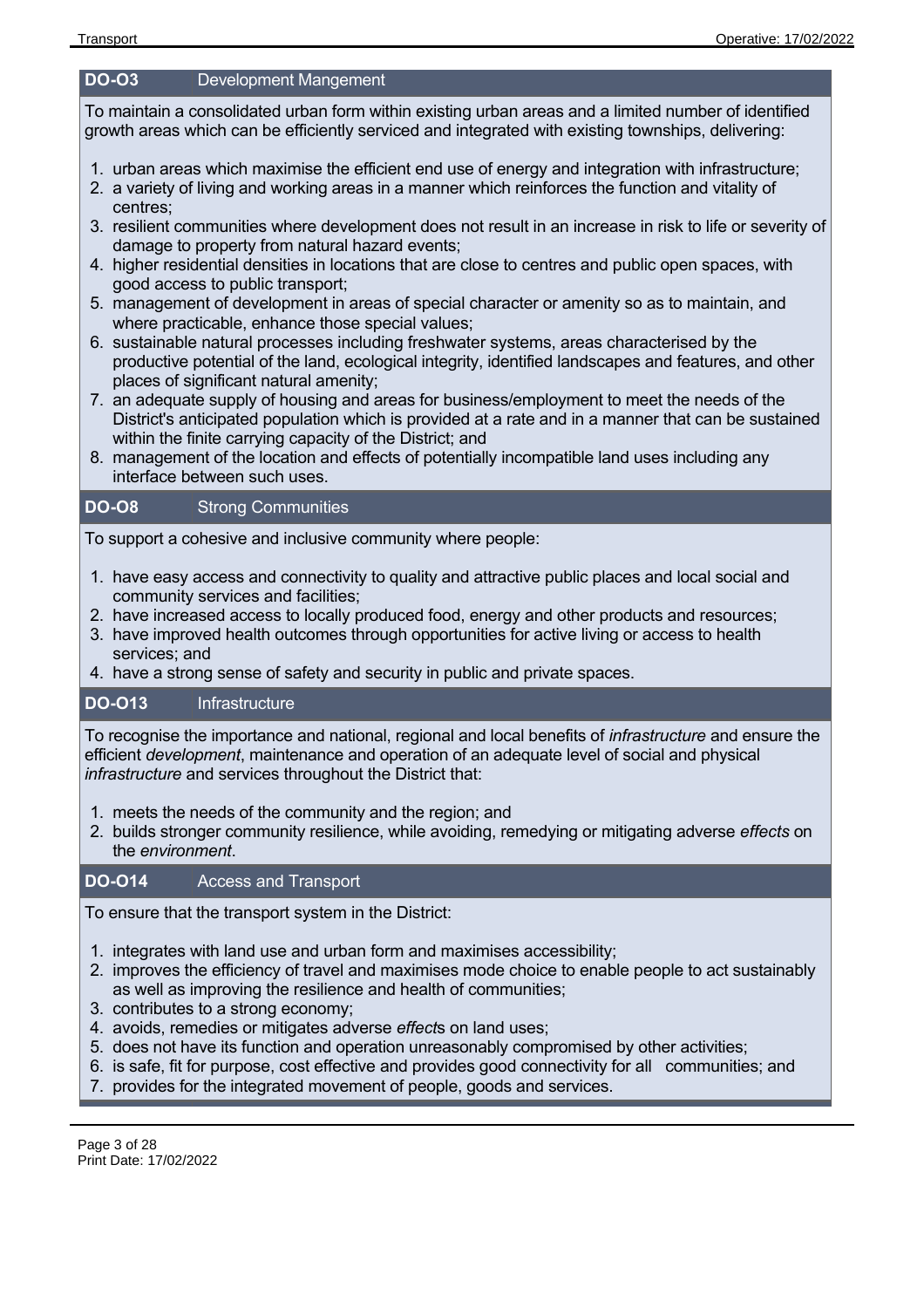### **DO-O15** Economic Vitality

To promote sustainable and on-going economic development of the local economy, including the rural sector, with improved number and quality of jobs and investment through:

1.

- a. encouraging *business activities* in appropriate locations within the District, principally through differentiating and managing various types of *business activities* both on the basis of the activity, and the potential local and strategic *effect*s of their operation;
- b. reinforcing a compact, well designed and sustainable regional form supported by an integrated *transport network*;
- c. enabling opportunities to make the economy more resilient and diverse;
- d. providing opportunities for the growth of a low carbon economy, including clean technology;
- e. minimising *reverse sensitivity effect*s on *business activities*, including *primary production activities* ; and
- f. enhancing the amenity of *Working Zones*;

while: 2.

- a. ensuring that economic growth and development is able to be efficiently serviced by *infrastructure*;
- b. encouraging commercial consolidation and the co-location of community services and facilities primarily within the *Paraparaumu Sub-Regional Centre* and *Town Centres*; and
- c. managing contamination, pollution, odour, noise and glare, associated with *business activities,* including *primary production activities*.

The rules in this chapter apply to all land and activities in all *zones* unless otherwise specified. Provisions in other chapters of the Plan may also be relevant.

### **Policies**

**TR-P1** | Integrated Transport and Urban Form

*Development* and *subdivision* will be integrated with and consistent with the *transport network hierarchy* in TR-Table 7, and undertaken in a manner and at a rate to ensure:

- 1. the *transport network* is capable of serving the projected demand safely and efficiently;
- 2. the location of *development* is appropriate, including providing for the co-location of compatible *developments* and *land* use and transport networks to reduce unnecessary travel;
- 3. travel time and distance to services are minimised for all modes of travel;
- 4. *development* is consistent with *Council's* Subdivision and Development Principles and Requirements 2012; and
- 5. enhanced community connectivity is achieved, resulting in more efficient travel patterns from the community.

| TR-P2 | Sustainable Transport and Maximising Mode Choice |
|-------|--------------------------------------------------|
|-------|--------------------------------------------------|

*Development* and *subdivision* will be integrated with a transport system that offers a wide range of travel mode choices, which connects residents to essential community services, centres and social *infrastructure*, through:

- 1. well-integrated and connected communities;
- 2. *development* that is conducive to active modes of travel, particularly walkable communities which reduce demand for vehicular travel, particularly by private vehicle;
- 3. land use that is integrated with the *transport network*;
- 4. improved public transport services to the District;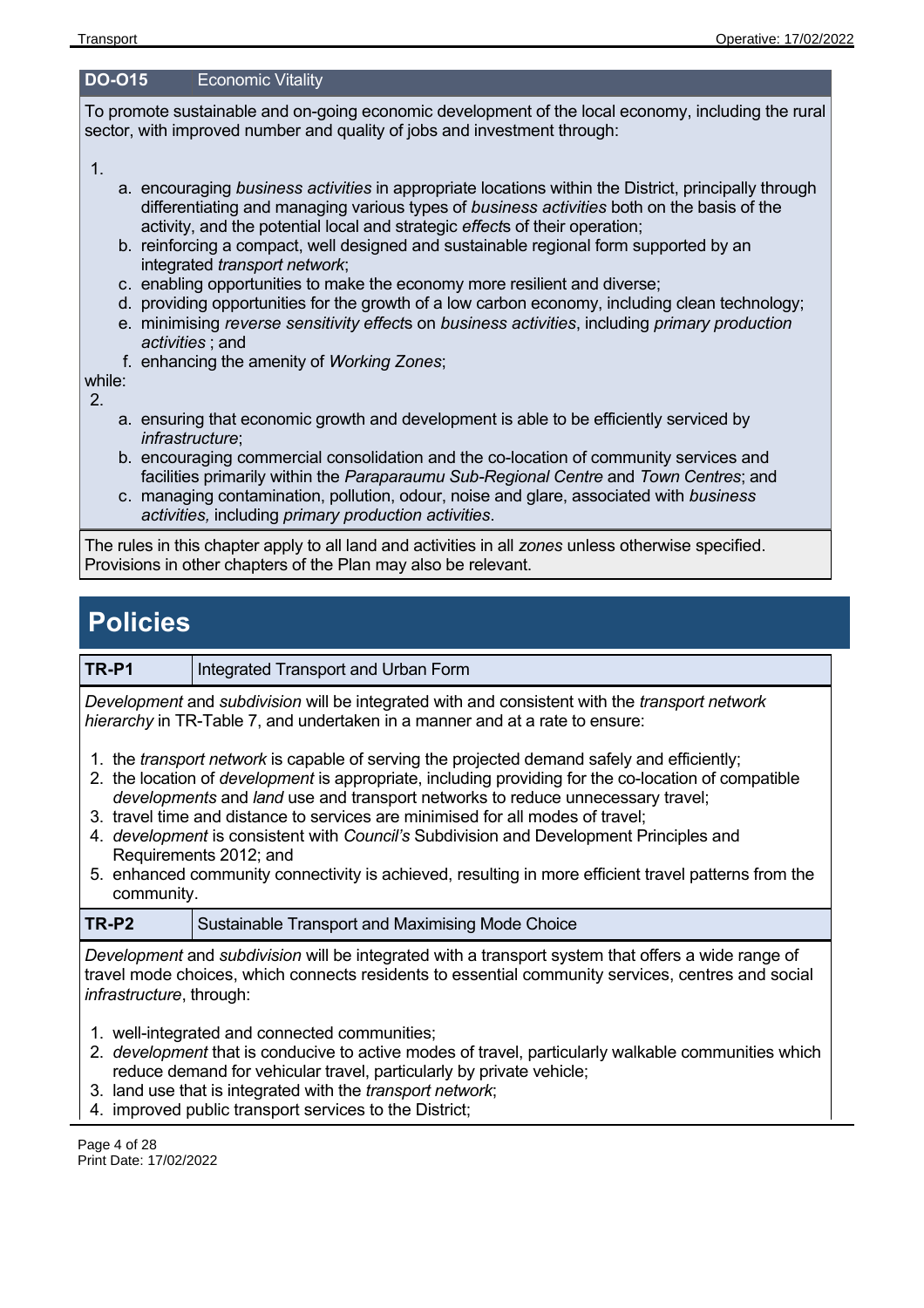- 5. *travel plans* and *transport assessments* for *major traffic activities* as part of an application for consent for new *developments*; 6. consistency with the Council's Subdivision and Development Principles and Requirements 2012; and 7. *development* that ensures adequate access and space for all modes, including pedestrians, people with mobility problems, cyclists, public transport and private car travel. **TR-P3** An Efficient and Economic Transport Network The development, operation, maintenance and upgrading of the *transport network* will increase the economic vitality of the District by: 1. promoting reliable access to basic social, civic and day to day services (such as health services, schools and local shopping facilities) consistent with the *transport network hierarchy maps*, District Plan Maps; 2. promoting timely and reliable access of freight and goods for processing and markets, without compromising the amenity of living and other *sensitive activities*; and 3. promoting reliable access of workers to employment, with a priority placed on local employment access but a recognition of links with regional employment. **TR-P4** Effects of Transport on Land Use/Development The potential adverse *effects* of development, operation, maintenance and upgrading of the *transport network* on *land* use and *development* will be avoided, remedied or mitigated by: 1. ensuring that new *habitable buildings* and *future noise sensitive activities* within close proximity to *roads* identified as a *transportation noise effect route* and the rail corridor as identified on the District Plan Maps are protected from the adverse effects of *road* traffic and rail *noise*; 2. avoiding the significant adverse *effects* of *earthworks* associated with the *transport network*; 3. ensuring that development of the *transport network* will: a. minimise degradation of *amenity values*; b. avoid unacceptable levels of *noise* and vibration, including from *strategic arterial routes*; c. minimise disruption or destruction of plant and wildlife habitats; d. seek to avoid adverse *effects* on *historic heritage*, and where avoidance is not practicable, any adverse *effects* are remedied or mitigated; e. minimise community severance and other social *effects*; f. minimise loss of productive *land* and loss of private property; g. minimise pollution of *water* resources (e.g., *stormwater* quality and quantity, increased siltation of *waterbodies* due to *road* construction, disruption of *waterbodies* through the use of culverts and piping which can affect fish migration); h. avoid unacceptable levels of emissions to air; and i. minimise adverse *effects* on pedestrian and cyclist safety and amenity including availability and safety of walkways, footpaths, cycle lanes, tracks, level and impacts of weather protection (including shade). **TR-P5** Effects of Land use on Transport The potential adverse *effects* on the *transport network* from *development* and *subdivision* will be avoided, remedied or mitigated by identifying both the key existing transport routes and proposed transport routes likely to be required long term as part of the District's *transport network* and having regard to these when considering applications for *subdivision* or *development*.
- **TR-P6** Safety

The safety of all transport users will be enhanced during the development, operation, maintenance and upgrading of the *transport network*, by: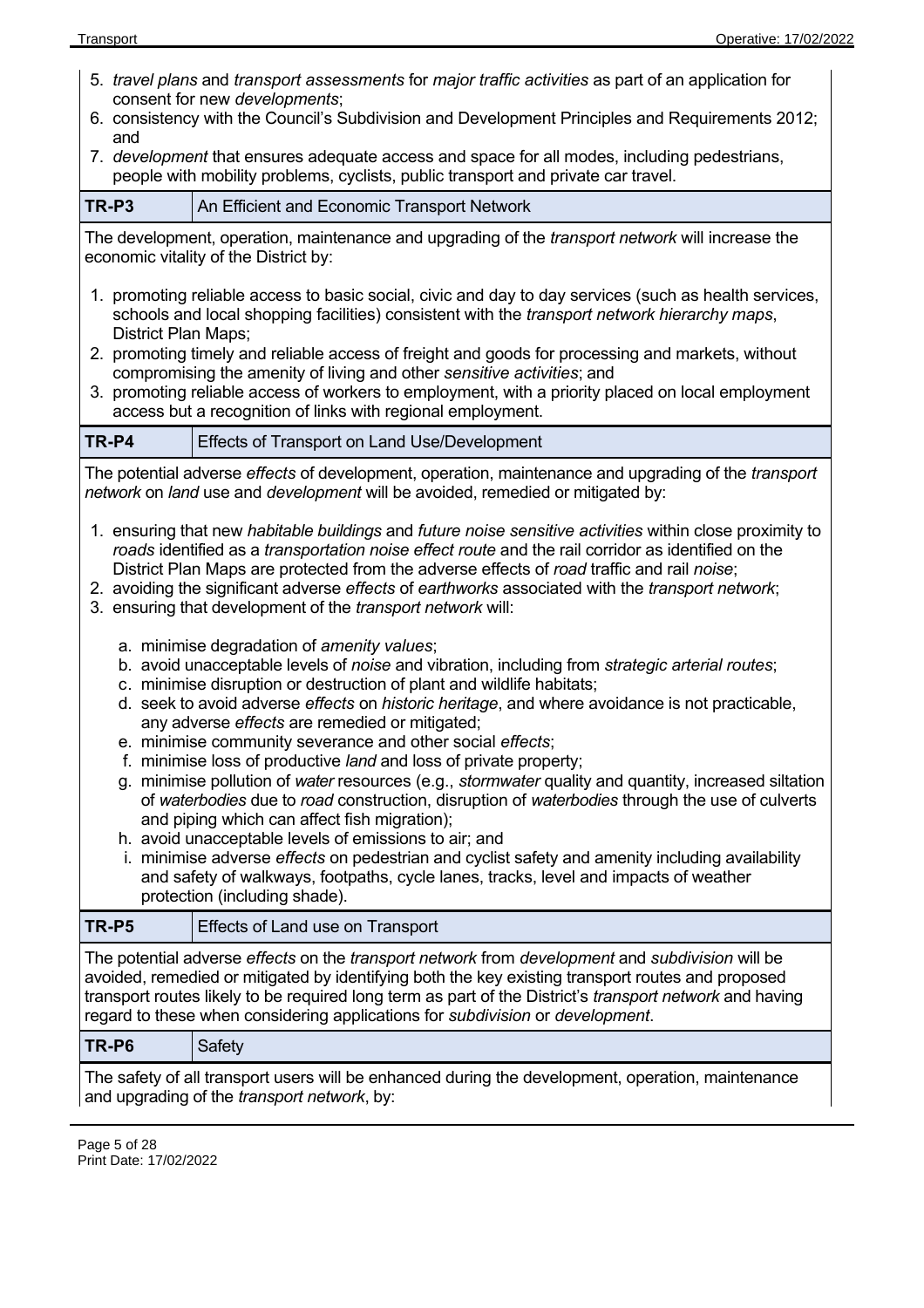- 1. implementing the principles set out in Appendix 6 Crime Prevention Through Environmental Design (CPTED) Guidelines;
- 2. requiring that all *developments* provide for safe vehicular and pedestrian access, and have adequate visibility (sight lines);
- 3. requiring all *developments* to have safe connections to the wider *transport network*; and
- 4. requiring adequate visibility and sight lines for level crossings.

### **TR-P7** Cycling, Walking and Bridleway Links and Safety

*Subdivision*, use and *development* will be as far as practicable, located and designed to make walking, cycling and the use of bridleways safer, more enjoyable and convenient in accordance with the Crime Prevention Through Environmental Design (CPTED) Guidelines set out in Appendix 6 and the following principles:

- 1. new street linkages will provide safe pedestrian access to *shops* and services and public transport nodes;
- 2. *subdivision* and *development* will:
	- a. enable cycle and pedestrian routes, both on and off *road*, which offer good continuity;
	- b. avoid large blocks that severe connectivity; and
	- c. consider opportunities to provide bridleways in suitable locations; and
- 3. *development* will provide for convenient cycle parking facilities in centres; and
- 4. pedestrian and cycle routes will have well designed and built facilities including surface conditions, lighting, signage and passive surveillance from adjacent *development*.

### **Rules**

| <b>TR-R1</b>          | Maintenance and Repair of Roads.                                                                                                                                                                                                                                                                                                                                                                                                                                                                                                                                                    |
|-----------------------|-------------------------------------------------------------------------------------------------------------------------------------------------------------------------------------------------------------------------------------------------------------------------------------------------------------------------------------------------------------------------------------------------------------------------------------------------------------------------------------------------------------------------------------------------------------------------------------|
| Permitted<br>Activity | <b>Standards</b><br>1. Compliance with the <i>permitted activity noise</i> standards in NOISE.<br>2. Compliance with Council's Subdivision and Development Principles and<br>Requirements 2012.                                                                                                                                                                                                                                                                                                                                                                                     |
| TR-R <sub>2</sub>     | <b>Vehicle movements.</b><br><b>Note:</b> Where access is to a Limited Access Road (LAR) a 'notice of approval' may be<br>required from the requiring authority if changing the use or subdividing a property. The<br>requiring authority will be either the NZTA or the Kapiti Coast District Council, check<br>the Record of Title for the property for details.                                                                                                                                                                                                                  |
| Permitted<br>Activity | <b>Standards</b><br>1. Up to 200 <i>vpd</i> in the <i>Working Zones</i> , except:<br>a. where all public vehicle access is onto strategic arterial routes or major<br>community connector routes any activity must not generate more than 100<br>vpd. This excludes Precincts A1, A2 and C which are managed in standards 1<br>b) and $1 c$ ) below;<br>b. any activity in Precincts A1 and A2 in the Metropolitan Centre Zone must not<br>generate more than 200 vehicle movements in any hour;<br>c. any activity in Precinct C in the Metropolitan Centre Zone must not generate |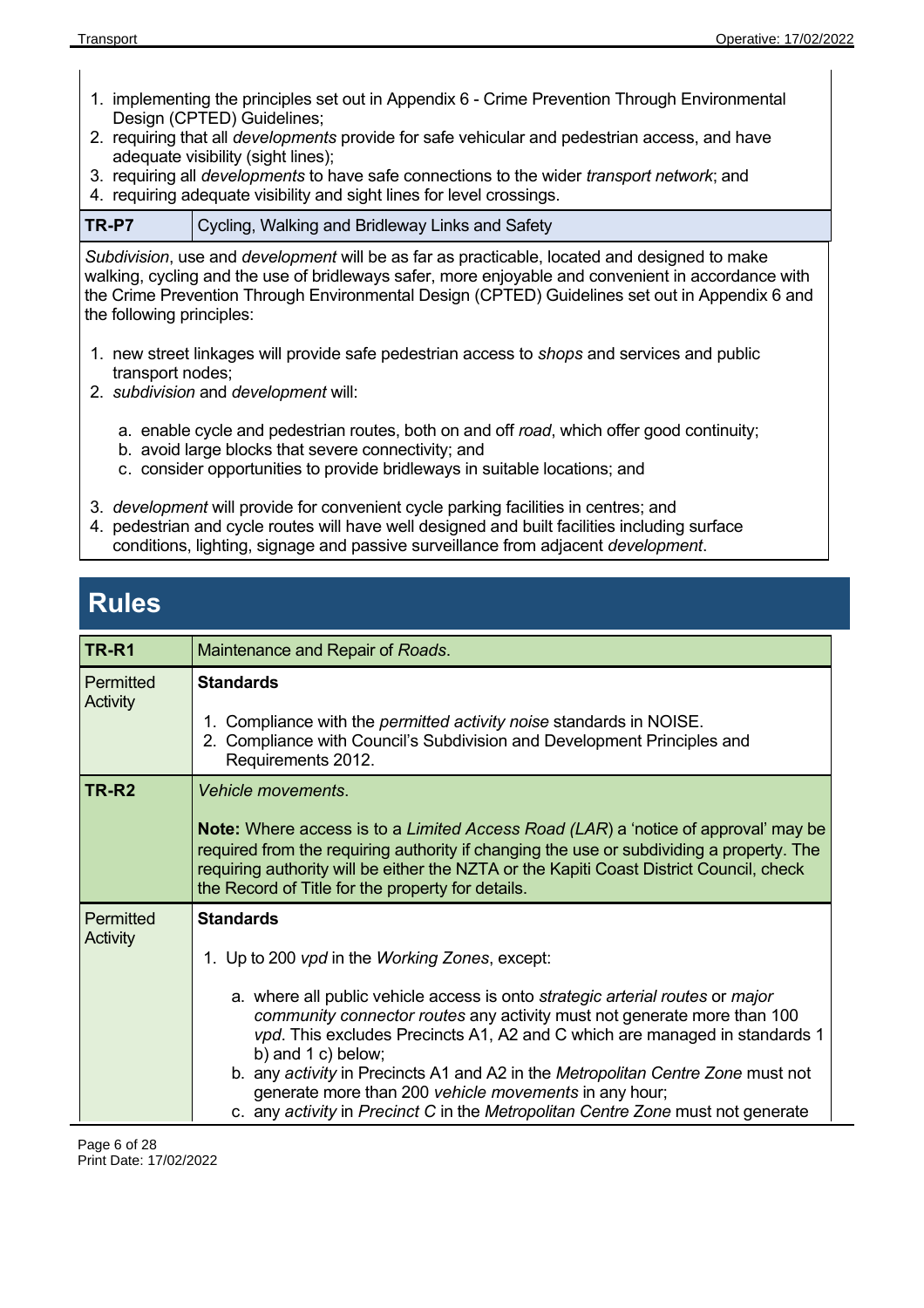| TR-R <sub>3</sub><br>Site access and loading for vehicles.<br><b>Standards</b><br>Permitted<br><b>Activity</b><br>Diagram - 2.<br>ensure that:<br>a. they are able to be used in all weather conditions;<br>highway pavement.<br>3. Access - all accesses must meet the following:<br>Waikanae Beach where the maximum shall be 6.0 metres wide.<br>wide.<br>Diagram - 1 and TR-Diagram - 2. | generate more than 100 vehicle movements in any hour; and<br>e. any traffic generated by an activity permitted under GIZ-R5 (on the site at LOT<br>2 DP 441854 (Milne Drive, Paraparaumu) must not generate more than 50<br>vehicles per peak hour.<br>2. In all other zones, any activity must not generate more than 100 vpd, except<br>extractive industries that are provided for as a restricted discretionary activity<br>under EW-EXT-R13.<br>3. Standards 1 and 2 above shall not apply to temporary events or regular markets.<br><b>Note:</b> Vehicle movements generated by temporary events are managed under<br>TEMP-R1.                                                                                                                                                                                                                                                                                                                                                                                                                                                                                                                                                                                                                                                                                                                                                                                                                                                                                                                               |  |
|----------------------------------------------------------------------------------------------------------------------------------------------------------------------------------------------------------------------------------------------------------------------------------------------------------------------------------------------------------------------------------------------|---------------------------------------------------------------------------------------------------------------------------------------------------------------------------------------------------------------------------------------------------------------------------------------------------------------------------------------------------------------------------------------------------------------------------------------------------------------------------------------------------------------------------------------------------------------------------------------------------------------------------------------------------------------------------------------------------------------------------------------------------------------------------------------------------------------------------------------------------------------------------------------------------------------------------------------------------------------------------------------------------------------------------------------------------------------------------------------------------------------------------------------------------------------------------------------------------------------------------------------------------------------------------------------------------------------------------------------------------------------------------------------------------------------------------------------------------------------------------------------------------------------------------------------------------------------------|--|
|                                                                                                                                                                                                                                                                                                                                                                                              |                                                                                                                                                                                                                                                                                                                                                                                                                                                                                                                                                                                                                                                                                                                                                                                                                                                                                                                                                                                                                                                                                                                                                                                                                                                                                                                                                                                                                                                                                                                                                                     |  |
| highway intersection.<br>edge lines.<br>crossing point and the roadway edge or kerb line must be:                                                                                                                                                                                                                                                                                            | 1. Access - every site must provide vehicular access over land or by mutual right of<br>way or service lane for parking and/or loading and shall be in accordance with TR-<br>2. Access - all vehicle accesses must be designed, constructed and maintained to<br>b. they have no adverse impact on the roadside drainage system; and<br>c. surface water and detritus (including gravel and silt) does not migrate onto the<br>a. be a minimum of 3.5 metres wide, except for as set out in TR-Table 1.<br>b. be a maximum of 9 metres wide, except in the Beach Residential Zone at<br>4. Access - sites containing non-residential activities and which provide more than 6<br>carparks, shall provide two-way accesses which must be a minimum of 6 metres<br>5. Access to/from a state highway - sites that only have access via a state highway<br>must only have one crossing point and shall be in accordance with Diagrams TR-<br>6. Access spacing - at intersections (except on <i>strategic arterial routes</i> ) carrying<br>traffic volumes of 1,000 vehicles or more in any peak hour, or at which traffic<br>signals are operating, no part of a <i>crossing point</i> must be located within 30 metres<br>of an intersection or within 60 metres on the departure side of an urban state<br>Note: The distance is measured from the intersecting point of the kerb lines or road<br>7. Access spacing - Where a site is located near an intersection having volumes<br>less than 1,000 vehicles in any peak hour; the minimum distance between the |  |

 $\overline{a}$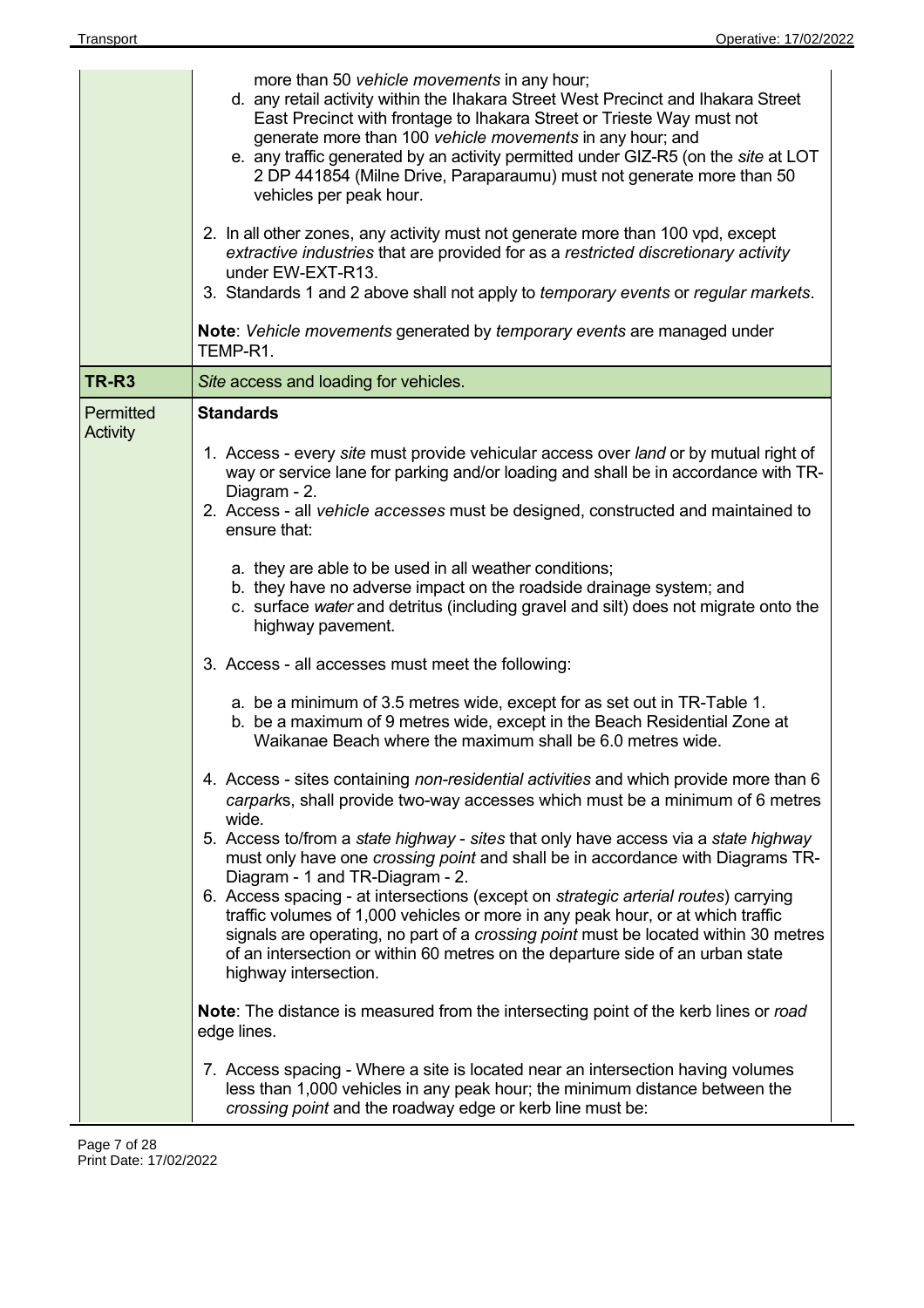| a. 9 metres measured from the intersecting point of the kerb lines or road edge<br>lines or 4.5 metres from the tangent point of the kerb lines or road edge<br>whichever is greater; and<br>b. 12 metres where a "Stop" or "Give Way" control exists on the roadway<br>measured from the intersecting point of the kerb lines or road edge lines.                                                                                                                                                                                                                              |
|---------------------------------------------------------------------------------------------------------------------------------------------------------------------------------------------------------------------------------------------------------------------------------------------------------------------------------------------------------------------------------------------------------------------------------------------------------------------------------------------------------------------------------------------------------------------------------|
| 8. Access spacing for <i>major traffic activities</i> - no <i>crossing point</i> must be located<br>closer to any intersection than the distance specified in TR-Table 2 - Access<br>Distance Dimensions. Distances are measured in metres (m) to the intersecting<br>kerb line.                                                                                                                                                                                                                                                                                                |
| 9. Access spacing sight distances - the required minimum sight distance between<br>the access and the road must be in accordance with TR-Diagram - 3 and TR-<br>Table 3 - Sight Distance Dimensions} (where m = metres)                                                                                                                                                                                                                                                                                                                                                         |
| 10. Access spacing for state highways - the minimum distance between accesses on<br>the same side of the road must be 7.5 metres for residential activities (excluding<br>visitor accommodation that is not temporary residential rental<br>accommodation) and 15 metres for all other activities.                                                                                                                                                                                                                                                                              |
| 11. The minimum separation distances between vehicle access to/from a state<br>highway/rural road and an intersection on that state highway/rural road, between a<br>vehicle access to/from a local road and the intersection of that local road with a<br>state highway/rural road and between vehicle accesses to/from a state<br>highway/rural road must meet the provided distances in TR-Table 4 - Access<br>Distance Dimensions for State Highways and Rural Roads (where m = metres,<br>$km/h =$ kilometres per hour, and $vpd =$ vehicles per day)<br>12. Manoeuvring - |
| a. Private residential access - unless the driveway accesses directly from a<br>Neighbourhood Access Route, sufficient manoeuvring space must be<br>provided on-site to ensure no reversing onto the road is necessary. Note: for<br>clarification see the Transport Network Hierarchy<br>b. Commercial properties – must ensure that all buildings and parking areas are<br>designed so that sufficient manoeuvring space is provided on-site to ensure<br>no reversing onto the road is necessary.                                                                            |
| 13. Loading spaces - every property in all Working Zones, the layout of loading<br>spaces must comply with the 90 percentile design two-axled truck as defined by<br>the Ministry of Transport and shall be designed in accordance with TR-Diagram -<br>7.                                                                                                                                                                                                                                                                                                                      |
| 14. Landscaping - for all non-residential activities, any parking, loading or trade vehicle<br>storage area must be separated from adjoining sites by a minimum depth of 2                                                                                                                                                                                                                                                                                                                                                                                                      |
| metres of landscaping.<br>15. Landscaping - all landscaping adjoining the road boundary of subject sites, must<br>be designed and maintained so that visibility to and from the crossing point<br>complies at all times with the minimum standards sight distances set out in TR-<br>Table 3 Sight Distance Dimensions.                                                                                                                                                                                                                                                         |
|                                                                                                                                                                                                                                                                                                                                                                                                                                                                                                                                                                                 |

| TR-Table 1 | Activity                                                                      | Minimum width | Minimum<br>unobstructed height above<br>the access |
|------------|-------------------------------------------------------------------------------|---------------|----------------------------------------------------|
|            | <b>Commercial activities</b><br>excluding retail<br>activities and industrial | 6 metres      | 2.8 metres                                         |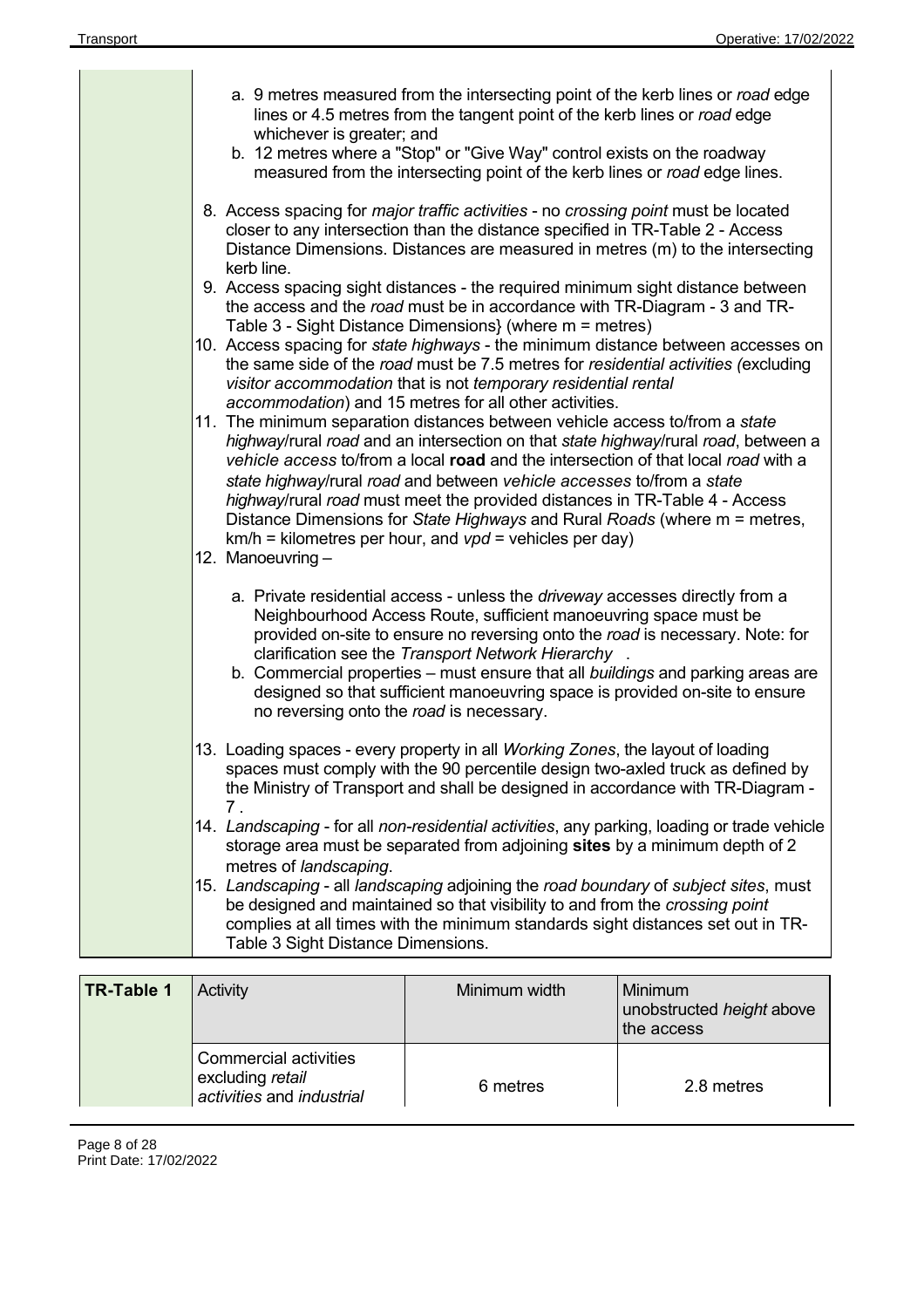| activities                                                                                                                                         |            |            |
|----------------------------------------------------------------------------------------------------------------------------------------------------|------------|------------|
| Habitable buildings in Rural<br>Zones (except for the<br>Paraparaumu North Rural<br>Precinct)                                                      | 3.5 metres | 4 metres   |
| Plantation forestry activities<br>in Rural Zones                                                                                                   | 2.5 metres | 2.8 metres |
| Metropolitan Centre Zone,<br>Mixed Use Zone, Town<br>Centre Zone, Local Centre<br>Zone, Hospital Zone,<br>General Industrial Zone,<br>Airport Zone | 3.5 metres | 2.8 metres |

| TR-Table 2 -<br><b>Access</b><br><b>Distance</b><br><b>Dimensions</b> | <b>Frontage Road</b>                                                                           | Distance From<br><b>Strategic Arterial</b> | Distance From<br>Major CC & C<br><b>Routes</b> | Distance From<br>Local CC and NA<br>Routes |
|-----------------------------------------------------------------------|------------------------------------------------------------------------------------------------|--------------------------------------------|------------------------------------------------|--------------------------------------------|
|                                                                       | <b>Strategic Arterial</b><br><b>Routes</b>                                                     | 60 <sub>m</sub>                            | 45 <sub>m</sub>                                | 30 <sub>m</sub>                            |
|                                                                       | <b>Major Community</b><br>Connector (CC)<br>Routes and Centres<br>(C) Routes                   | 45 <sub>m</sub>                            | 30 <sub>m</sub>                                | 30 <sub>m</sub>                            |
|                                                                       | <b>Local Community</b><br><b>Connector Routes &amp;</b><br>Neighbourhood<br>Access (NA) Routes | 30 <sub>m</sub>                            | 30 <sub>m</sub>                                | 15 <sub>m</sub>                            |

| TR-Table 3 -<br><b>Sight</b><br>Posted speed limit<br><b>Distance</b><br>(km/h)<br><b>Dimensions</b><br>50<br>60<br>70<br>80<br>90<br>100 | Minimum sight distance (m) |               |                    |                                                              |
|-------------------------------------------------------------------------------------------------------------------------------------------|----------------------------|---------------|--------------------|--------------------------------------------------------------|
|                                                                                                                                           |                            | State Highway | <b>Other Roads</b> |                                                              |
|                                                                                                                                           |                            |               | Private access     | Commercial<br><b>Activities &amp; Rural</b><br>selling place |
|                                                                                                                                           |                            | 113           | 50                 |                                                              |
|                                                                                                                                           |                            | 140           | 60                 |                                                              |
|                                                                                                                                           |                            | 170           | 70                 | 85                                                           |
|                                                                                                                                           | 203                        | 80            | 105                |                                                              |
|                                                                                                                                           |                            | 240           | 80                 | 130                                                          |
|                                                                                                                                           |                            | 282           | 100                | 160                                                          |

| TR-Table 4 -<br><b>Minimum</b><br>Posted speed<br>Minimum<br>Minimum |  |
|----------------------------------------------------------------------|--|
|----------------------------------------------------------------------|--|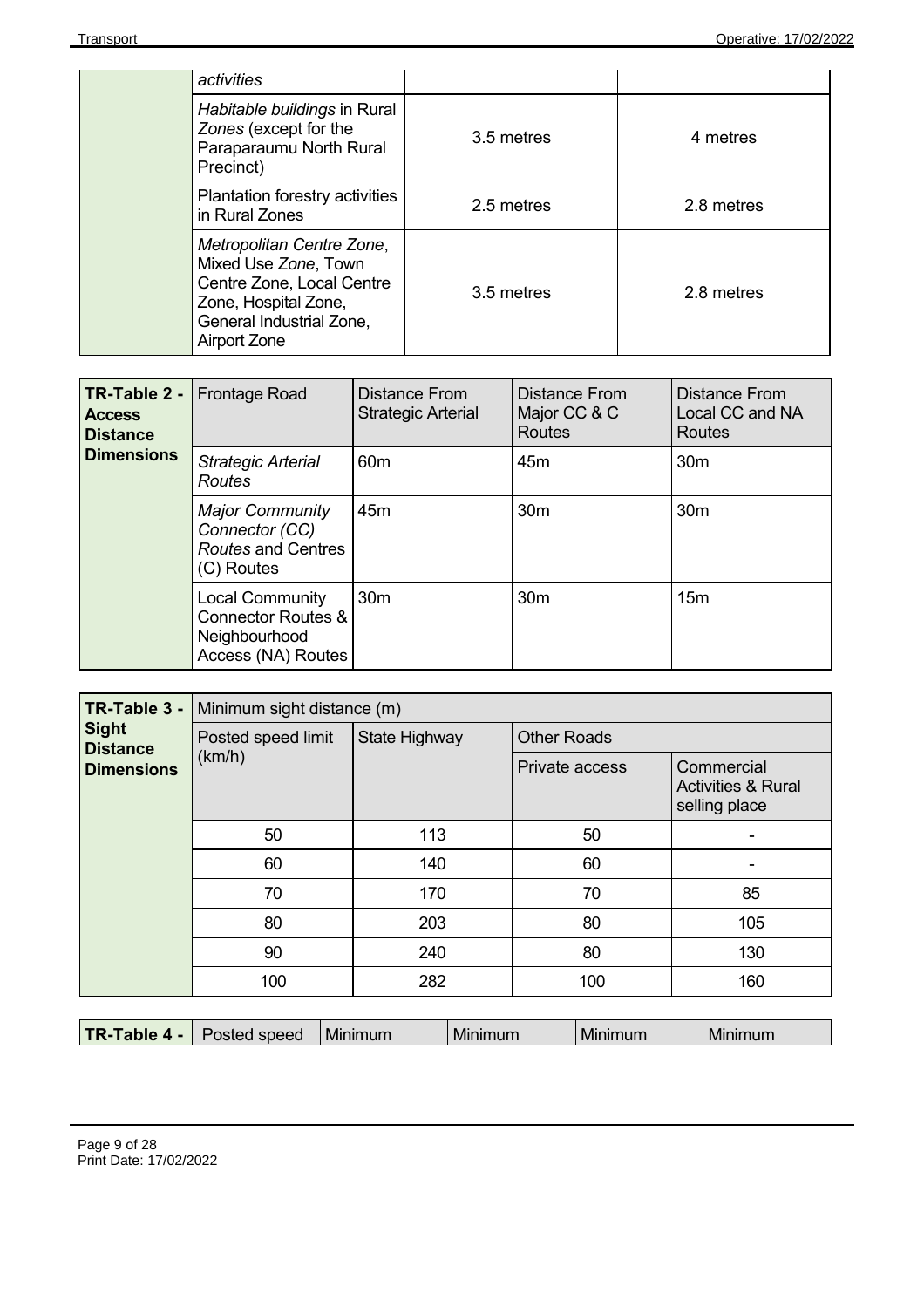| <b>Access</b><br><b>Distance</b><br><b>Dimensions</b><br>for State<br><b>Highways</b><br>and<br><b>Rural Roads</b> | limit (km/h)                                                                                                                                                                                                                                                                                                                                                                                                                                       | distance<br>between<br>access and<br>nearest<br>intersection<br>(m) | distance<br>between local<br>road access<br>and intersection<br>(m)                                                                                                                                                                                                                                                                                                                                                                                                                                                                                                                                                                                                                                                                                                                                                                                                                                                                                                                                                                                                                                                                                                                                                                                                                                                                                                                                                                                 | distance<br>between<br>accesses (m) | access<br>spacings<br>on strategic<br>arterial<br>routes carrying<br>over<br>10,000 vpd |
|--------------------------------------------------------------------------------------------------------------------|----------------------------------------------------------------------------------------------------------------------------------------------------------------------------------------------------------------------------------------------------------------------------------------------------------------------------------------------------------------------------------------------------------------------------------------------------|---------------------------------------------------------------------|-----------------------------------------------------------------------------------------------------------------------------------------------------------------------------------------------------------------------------------------------------------------------------------------------------------------------------------------------------------------------------------------------------------------------------------------------------------------------------------------------------------------------------------------------------------------------------------------------------------------------------------------------------------------------------------------------------------------------------------------------------------------------------------------------------------------------------------------------------------------------------------------------------------------------------------------------------------------------------------------------------------------------------------------------------------------------------------------------------------------------------------------------------------------------------------------------------------------------------------------------------------------------------------------------------------------------------------------------------------------------------------------------------------------------------------------------------|-------------------------------------|-----------------------------------------------------------------------------------------|
|                                                                                                                    | 50                                                                                                                                                                                                                                                                                                                                                                                                                                                 | 30                                                                  | 20                                                                                                                                                                                                                                                                                                                                                                                                                                                                                                                                                                                                                                                                                                                                                                                                                                                                                                                                                                                                                                                                                                                                                                                                                                                                                                                                                                                                                                                  |                                     | 160                                                                                     |
|                                                                                                                    | 60                                                                                                                                                                                                                                                                                                                                                                                                                                                 | 30                                                                  | 20                                                                                                                                                                                                                                                                                                                                                                                                                                                                                                                                                                                                                                                                                                                                                                                                                                                                                                                                                                                                                                                                                                                                                                                                                                                                                                                                                                                                                                                  |                                     | 220                                                                                     |
|                                                                                                                    | 70                                                                                                                                                                                                                                                                                                                                                                                                                                                 | 100                                                                 | 45                                                                                                                                                                                                                                                                                                                                                                                                                                                                                                                                                                                                                                                                                                                                                                                                                                                                                                                                                                                                                                                                                                                                                                                                                                                                                                                                                                                                                                                  | 40                                  | 305                                                                                     |
|                                                                                                                    | 80                                                                                                                                                                                                                                                                                                                                                                                                                                                 | 100                                                                 | 45                                                                                                                                                                                                                                                                                                                                                                                                                                                                                                                                                                                                                                                                                                                                                                                                                                                                                                                                                                                                                                                                                                                                                                                                                                                                                                                                                                                                                                                  | 100                                 | 400                                                                                     |
|                                                                                                                    | 90                                                                                                                                                                                                                                                                                                                                                                                                                                                 | 200                                                                 | 60                                                                                                                                                                                                                                                                                                                                                                                                                                                                                                                                                                                                                                                                                                                                                                                                                                                                                                                                                                                                                                                                                                                                                                                                                                                                                                                                                                                                                                                  | 200                                 | 500                                                                                     |
|                                                                                                                    | 100                                                                                                                                                                                                                                                                                                                                                                                                                                                | 200                                                                 | 60                                                                                                                                                                                                                                                                                                                                                                                                                                                                                                                                                                                                                                                                                                                                                                                                                                                                                                                                                                                                                                                                                                                                                                                                                                                                                                                                                                                                                                                  | 200                                 | 500                                                                                     |
| TR-R4                                                                                                              |                                                                                                                                                                                                                                                                                                                                                                                                                                                    |                                                                     | Design and layout of vehicle parking for all activities.                                                                                                                                                                                                                                                                                                                                                                                                                                                                                                                                                                                                                                                                                                                                                                                                                                                                                                                                                                                                                                                                                                                                                                                                                                                                                                                                                                                            |                                     |                                                                                         |
| Permitted<br><b>Activity</b>                                                                                       | <b>Standards</b><br>1. All parking must be formed, marked out and maintained for use in all weathers.<br>2. Surface water originating from the parking area must be managed without<br>adversely impacting other properties either upstream of downstream of the<br>development subject site.<br>3. Vehicles using the parking area must only use the formed vehicle access point<br>(crossing point) to enter and exit the vehicle parking areas. |                                                                     |                                                                                                                                                                                                                                                                                                                                                                                                                                                                                                                                                                                                                                                                                                                                                                                                                                                                                                                                                                                                                                                                                                                                                                                                                                                                                                                                                                                                                                                     |                                     |                                                                                         |
| <b>TR-R5</b>                                                                                                       | Parking layout and design for all activities except residential activities. Visitor<br>accommodation that is not temporary residential rental accommodation is included in<br>this rule.                                                                                                                                                                                                                                                           |                                                                     |                                                                                                                                                                                                                                                                                                                                                                                                                                                                                                                                                                                                                                                                                                                                                                                                                                                                                                                                                                                                                                                                                                                                                                                                                                                                                                                                                                                                                                                     |                                     |                                                                                         |
| Permitted<br><b>Activity</b>                                                                                       | <b>Standards</b><br>8 of this chapter.<br>frontage;<br>carpark;                                                                                                                                                                                                                                                                                                                                                                                    |                                                                     | 1. All parking must be sealed or otherwise maintained to have a <i>dust</i> free surface, at<br>all times, and shall comply with car parking dimension standards in TR-Diagram -<br>2. All parking must be formed, marked out and maintained for use in all weathers.<br>3. When a parking area is required to accommodate three or more vehicles, parking<br>spaces together with access and turning spaces must be designed so as to<br>ensure that vehicles are not required to reverse either on to or off legal road.<br>4. In the case where parking areas adjoin a residential zone, either a 2-metre high<br>fully enclosed screen must be erected or a strip of minimum width of 5 metres<br>adjoining the residential zone must be landscaped as follows:<br>a. where a carparking area incorporates more than 5 carparks, 1m <sup>2</sup> of<br>landscaping is required per carpark and must incorporate one tree capable of<br>growing to 5 metres in <i>height</i> along every 10 metres of the carpark's street<br>b. the amount of landscaping will be considered as a total, and street frontage<br>landscaping and any landscaping/open space provided in terms of the Open<br>Space and Recreational Zone section, and the Natural Environment Values<br>section will be taken into account when assessing the 1m <sup>2</sup> of <i>landscaping</i> per<br>c. planting must be completed within 12 months of commencement of the |                                     |                                                                                         |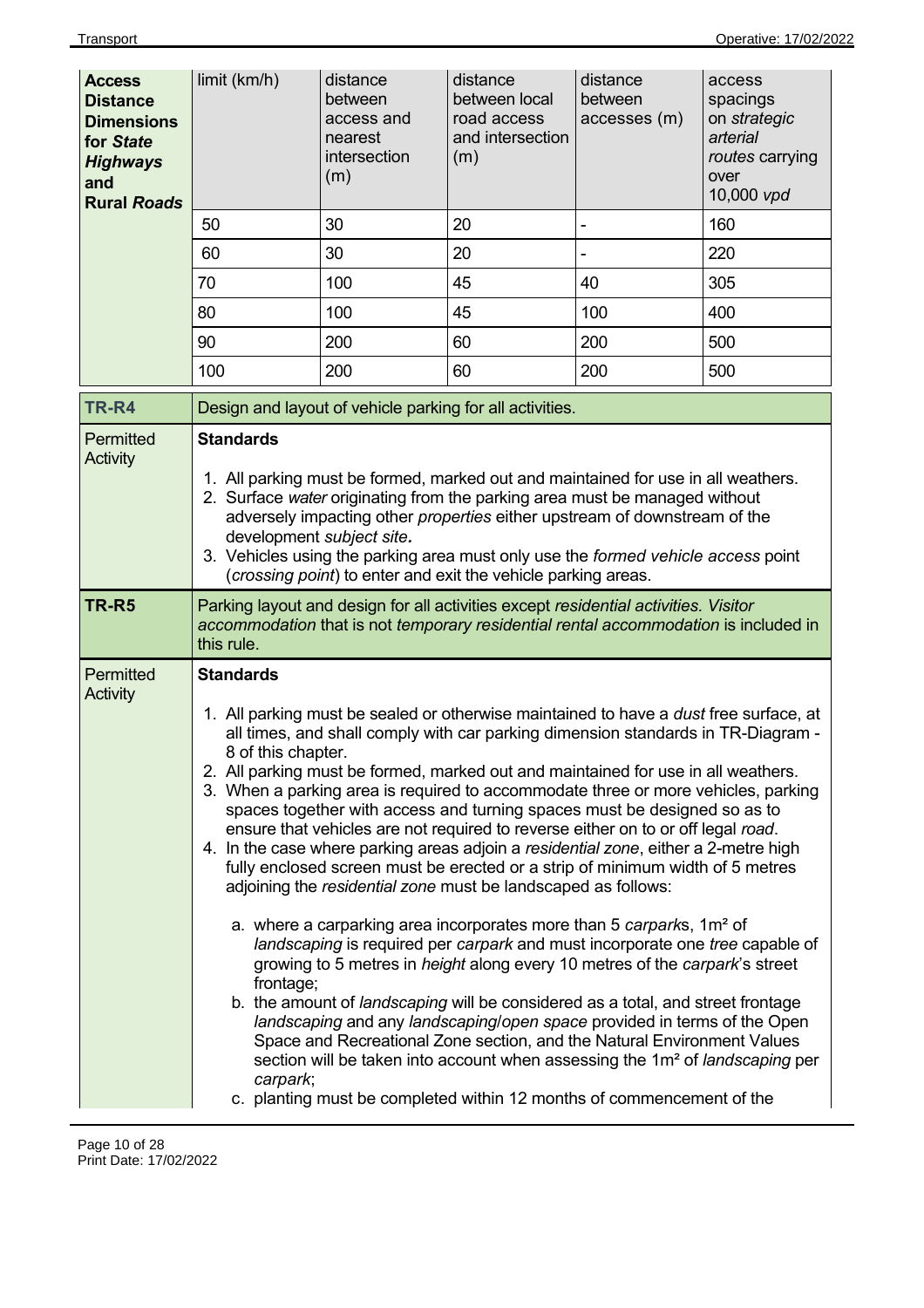|                              | activity;<br>d. the <i>landscaping</i> must be maintained in healthy condition and clear of litter;<br>e. vehicle crossing points and pedestrian areas within public carparks must have<br>illumination consistent with the Crime Prevention Through Environmental<br>Design (CPTED) Guidelines (Appendix 6).                                                                                                                                                                                                                                                                                                                                                                                                                                             |
|------------------------------|-----------------------------------------------------------------------------------------------------------------------------------------------------------------------------------------------------------------------------------------------------------------------------------------------------------------------------------------------------------------------------------------------------------------------------------------------------------------------------------------------------------------------------------------------------------------------------------------------------------------------------------------------------------------------------------------------------------------------------------------------------------|
|                              | 5. In the case where parking areas are located within the front yard of a subject site,<br>a 2-metre wide strip must be formed along the front yard (except for vehicle<br>crossings) of any carparking area which shall be landscaped to create a visual<br>and physical barrier between the carpark area and the road.<br>6. Design for any critical access conditions, such as a ramp included as part of a<br>parking building, must accommodate a 99 percentile design motor car in<br>accordance with TR-Diagram - 6 of this Chapter.                                                                                                                                                                                                               |
| TR-R6                        | Heavy trade vehicle access                                                                                                                                                                                                                                                                                                                                                                                                                                                                                                                                                                                                                                                                                                                                |
| Permitted<br><b>Activity</b> | <b>Standards</b>                                                                                                                                                                                                                                                                                                                                                                                                                                                                                                                                                                                                                                                                                                                                          |
|                              | 1. Heavy trade vehicle accesses, including those for milk tankers and stock trucks,<br>must be designed and constructed to carry the volume and weight of traffic likely<br>to use the access and shall be designed in accordance with TR-Diagram - 4.<br>2. The surface of a heavy trade vehicle access must be constructed to the same<br>standard as the adjoining road carriageway. This requirement must be deemed to<br>have been complied with if the first 12 metres of the vehicle access, measured<br>from the near edge of the carriageway, is so constructed.<br>3. Heavy trade vehicle accesses must be designed and constructed so that no<br>heavy trade vehicle has to cross the road carriageway centre line when making a<br>left turn. |
|                              |                                                                                                                                                                                                                                                                                                                                                                                                                                                                                                                                                                                                                                                                                                                                                           |
| TR-R7                        | Vehicle access across a railway level crossing                                                                                                                                                                                                                                                                                                                                                                                                                                                                                                                                                                                                                                                                                                            |
| Permitted                    | <b>Standards</b>                                                                                                                                                                                                                                                                                                                                                                                                                                                                                                                                                                                                                                                                                                                                          |
| Activity                     | 1. Existing accesses or roads that cross the rail network via a level crossing must<br>be in accordance with the sight triangles provided in TR-Diagram - 9.<br>2. There must be no new vehicle crossing created within 30m of a level crossing.                                                                                                                                                                                                                                                                                                                                                                                                                                                                                                          |
| TR-R8                        | <b>Service Stations</b>                                                                                                                                                                                                                                                                                                                                                                                                                                                                                                                                                                                                                                                                                                                                   |
| Permitted                    | <b>Standards</b>                                                                                                                                                                                                                                                                                                                                                                                                                                                                                                                                                                                                                                                                                                                                          |
| Activity                     | <b>Pedestrians</b>                                                                                                                                                                                                                                                                                                                                                                                                                                                                                                                                                                                                                                                                                                                                        |
|                              | 1. There must be no access to or from service stations across any footpath where<br>the number of pedestrians exceeds 1,000 per hour for two or more hours of any<br>day of the week for four or more weeks of the year.                                                                                                                                                                                                                                                                                                                                                                                                                                                                                                                                  |
|                              | <b>Visibility</b>                                                                                                                                                                                                                                                                                                                                                                                                                                                                                                                                                                                                                                                                                                                                         |
|                              | 2. Sight distances to and from any access must comply with the distances in TR-<br>Table 5 - Minimum Sight Distances from Access. The table shall be interpreted in<br>accordance with TR-Diagram - 3 of this chapter (where $m =$ metres and km/h =<br>kilometres per hour).                                                                                                                                                                                                                                                                                                                                                                                                                                                                             |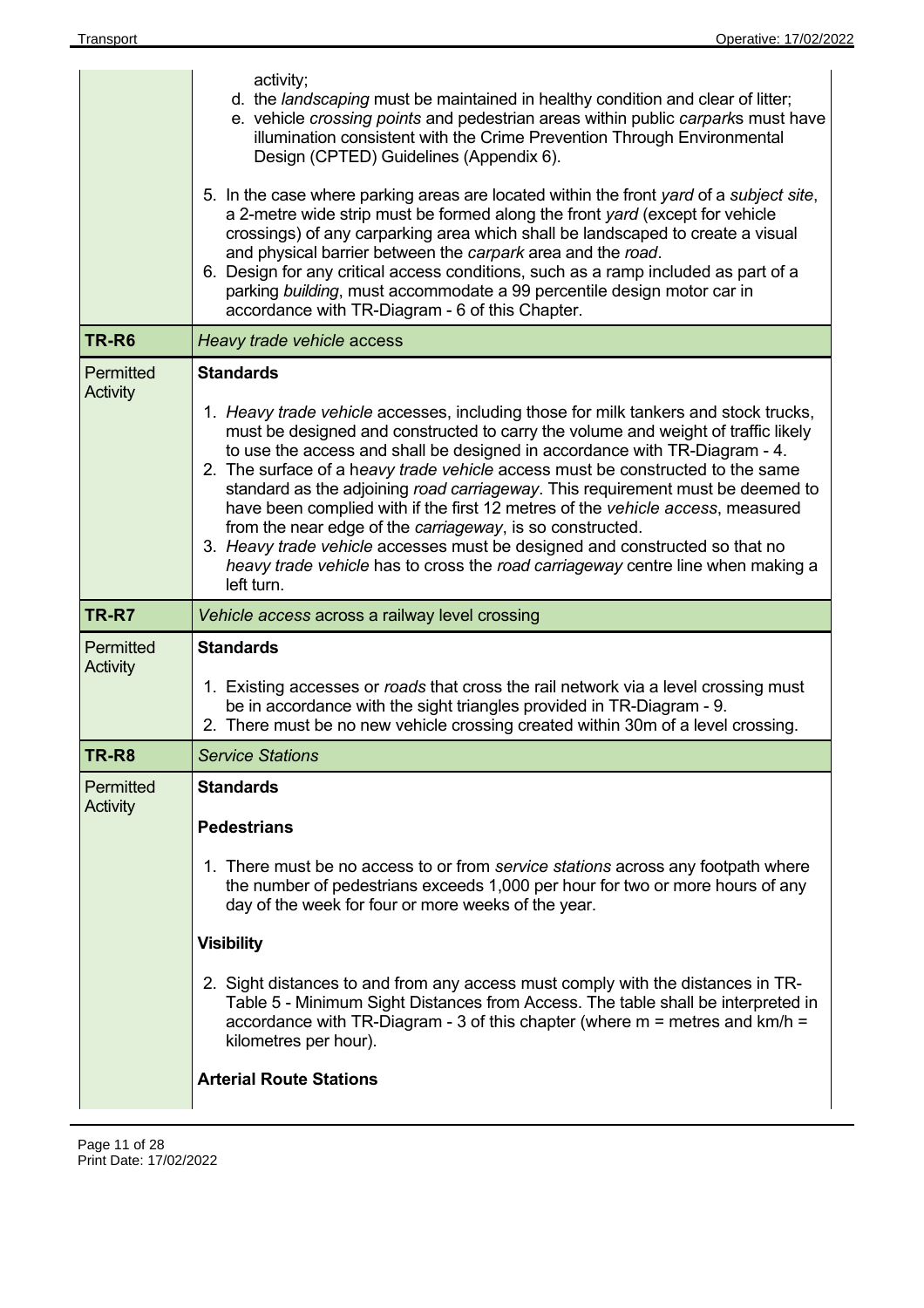| 3. For service stations on limited access roads (LAR), Strategic Arterial Routes,<br>roads carrying in excess of 10,000 vehicles per day (vpd), on rural state highways<br>carrying over 3,000 vpd, or along roads where the 85 percentile speed exceeds<br>70km/hr; the following conditions must apply:                                                                                                                                                                                                                                            |
|------------------------------------------------------------------------------------------------------------------------------------------------------------------------------------------------------------------------------------------------------------------------------------------------------------------------------------------------------------------------------------------------------------------------------------------------------------------------------------------------------------------------------------------------------|
| a. pumps or dispensing points must be located at least 9 metres from the limits<br>of the road boundary; and                                                                                                                                                                                                                                                                                                                                                                                                                                         |
| b. deceleration and acceleration lanes must be provided in accordance with TR-<br>Diagram - 4 of this Chapter.                                                                                                                                                                                                                                                                                                                                                                                                                                       |
| <b>Median Divided Roads</b>                                                                                                                                                                                                                                                                                                                                                                                                                                                                                                                          |
| 4. Service stations on roads that have central medians separating opposing traffic<br>flow must operate only as left turn in, left turn out. No operating in the central<br>median must be provided to facilitate entry or exit from the service station for<br>traffic on the opposite side of the road.                                                                                                                                                                                                                                            |
| <b>Provisions for Road Widening</b>                                                                                                                                                                                                                                                                                                                                                                                                                                                                                                                  |
| 5. Where the road controlling authority has designated road widening, the future road<br>boundary and roadway edge should be used to determine relevant distances<br>stated in this ordinance.                                                                                                                                                                                                                                                                                                                                                       |
| <b>Manoeuvring Space</b>                                                                                                                                                                                                                                                                                                                                                                                                                                                                                                                             |
| 6. To achieve easy ingress and egress, it must not be necessary for vehicles to<br>make turns of less than 4.5-metre radius. Where the maximum turning radius is<br>between 4.5 metres and 7.5 metres, a path width of 4.5 metres must be provided.<br>For turns of 7.5 metres or greater, a minimum path width of 3.5 metres shall be<br>provided. These path widths must be measured between pumps or dispensers<br>and any kerb, nib-wall or planter box etc.<br>7. Where it is necessary to have large vehicles such as buses, trucks or tankers |
| passing alongside pumps or dispensers, they must not in any case need to make<br>turns less than 7.5-metre radius and must have a minimum path width of 4.5<br>metres.                                                                                                                                                                                                                                                                                                                                                                               |
| <b>Location of Pumps/ On-site Facilities</b>                                                                                                                                                                                                                                                                                                                                                                                                                                                                                                         |
| 8. Any pump or dispensing point must not be located:                                                                                                                                                                                                                                                                                                                                                                                                                                                                                                 |
| a. within 7 metres of any part of a crossing point; or<br>b. within 4.5 metres of the road boundary (which must not be an accessway)<br>except under the following conditions:                                                                                                                                                                                                                                                                                                                                                                       |
| i. where pumps or dispensing points are located closer than 3 metres to the<br>road boundary, a wall of at least 1.5 metres in height (from the base of the<br>wall) must be erected on the boundary; or<br>ii. where the pumps or dispensing points are between 3 metres and 4.5<br>metres from the road boundary, the road boundary must be defined by a<br>nib-wall or planter box.                                                                                                                                                               |
| 9. On-site facilities such as a car-wash, lube bay, or air hose pump must not be<br>located in such a way that waiting vehicles will obstruct the normal paths of<br>vehicles moving to and from the subject site.                                                                                                                                                                                                                                                                                                                                   |

 $\overline{a}$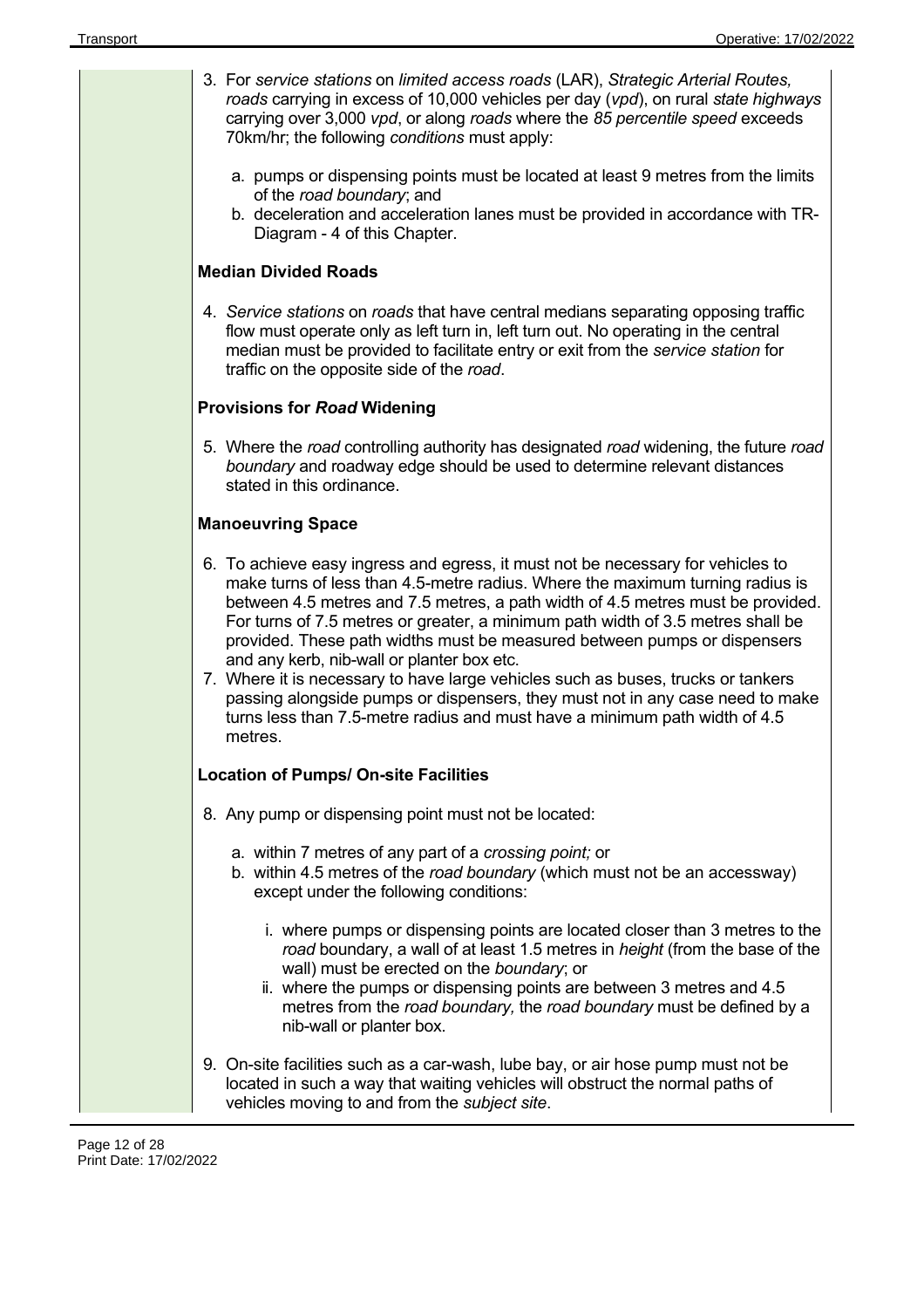| <b>Driveways/ Crossing Points</b>                                                                                                                                                                                                                                                                                                                                                                                                                                                                                                                                                                                                                        |
|----------------------------------------------------------------------------------------------------------------------------------------------------------------------------------------------------------------------------------------------------------------------------------------------------------------------------------------------------------------------------------------------------------------------------------------------------------------------------------------------------------------------------------------------------------------------------------------------------------------------------------------------------------|
| 10. Driveways and crossing points must be clearly defined and shall be restricted to<br>the widths required by TR-Table 6 - Width Restrictions of Driveways/Crossing<br><i>Points</i> (where $m =$ metres).<br>11. Crossing points providing access to/from the subject site must be separated by a<br>minimum of 10 metres except for service stations located on a State Highway<br>where crossing points shall be separated by a minimum of 15 metres.<br>12. Crossing points and driveways must be located and designed so that a tanker can<br>enter and leave the <i>subject site</i> without crossing the centre line of the road<br>carriageway. |
| <b>Location of Filling Points</b>                                                                                                                                                                                                                                                                                                                                                                                                                                                                                                                                                                                                                        |
| 13. Filling points must not be located so that tankers need to park on legal road.<br>14. Fillings points must be located so that tankers do no obstruct the driveways and<br>crossing points.                                                                                                                                                                                                                                                                                                                                                                                                                                                           |
| <b>Treatment of Surface Water</b>                                                                                                                                                                                                                                                                                                                                                                                                                                                                                                                                                                                                                        |
| 15. Surface (storm) water resulting from the service station premises must be treated<br>prior to entering Council's reticulated services by:                                                                                                                                                                                                                                                                                                                                                                                                                                                                                                            |
| a. an interceptor trap to remove petroleum products; and<br>b. settlement tank(s) to remove grit.                                                                                                                                                                                                                                                                                                                                                                                                                                                                                                                                                        |

| TR-Table 5 -<br><b>Minimum</b>  | 85 Percentile Speed<br>(km/h) | <b>Sight Distance</b><br>(m) |
|---------------------------------|-------------------------------|------------------------------|
| <b>Sight</b><br><b>Distance</b> | 50                            | 30                           |
| <b>From Access</b>              | 60                            | 30                           |
|                                 | 70                            | 100                          |
|                                 | 80                            | 100                          |
|                                 | 90                            | 200                          |
|                                 | 100                           | 200                          |
|                                 |                               |                              |

| TR-Table $6 -$<br><b>Width</b>                          |                                                 | Minimum width<br>(m) | Maximum width<br>(m) |
|---------------------------------------------------------|-------------------------------------------------|----------------------|----------------------|
| <b>Restrictions</b><br>of Driveways/<br><b>Crossing</b> | One-way driveways (with<br>no tanker movements) | 3.5                  | 6.0                  |
| <b>Points</b>                                           | One-way driveways with<br>tanker movements      | 6.0                  | 9.0                  |
|                                                         | Two-way driveways                               | 6.0                  | 9.0                  |
|                                                         |                                                 |                      |                      |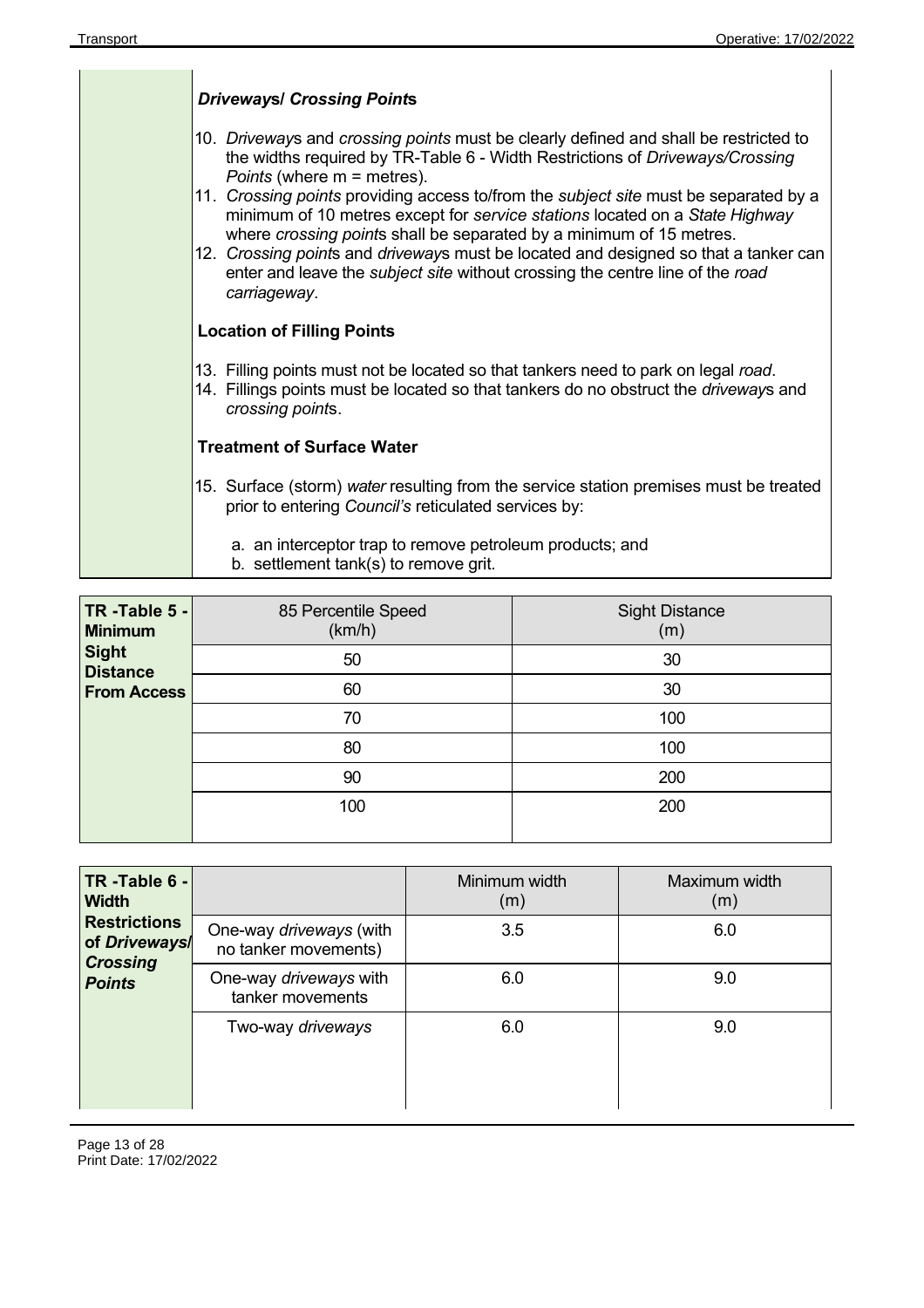| TR-R9                                                        | New roads including where they are to serve a subdivision (including boundary<br>adjustments).                                                                                                                                                                    |                                                                                                                                                                                                                                                                                                                                                                                                                                                                                                                                                                                                                                                                                                                                                                                                                                                                                                                                                                                                                                                                                                                                                                                                                                                                                         |  |
|--------------------------------------------------------------|-------------------------------------------------------------------------------------------------------------------------------------------------------------------------------------------------------------------------------------------------------------------|-----------------------------------------------------------------------------------------------------------------------------------------------------------------------------------------------------------------------------------------------------------------------------------------------------------------------------------------------------------------------------------------------------------------------------------------------------------------------------------------------------------------------------------------------------------------------------------------------------------------------------------------------------------------------------------------------------------------------------------------------------------------------------------------------------------------------------------------------------------------------------------------------------------------------------------------------------------------------------------------------------------------------------------------------------------------------------------------------------------------------------------------------------------------------------------------------------------------------------------------------------------------------------------------|--|
| <b>Controlled</b><br><b>Activity</b>                         | <b>Standards</b><br>1. All roads in the Centres Zones must<br>have foot paths on both sides of the<br>road carriageway.<br>2. Cycle paths must be provided either<br>as on-street cycle lanes, off-street<br>shared paths or off-street dedicated<br>cycle paths. | <b>Matters of Control</b><br>1. The route of the road.<br>2. The design and construction of the<br>road, including safety, traffic<br>engineering, landscaping and noise<br>mitigation measures.<br>3. The degree of consistency with the<br>Transport Network Hierarchy.<br>4. The imposition of financial<br>contributions in accordance with the<br>FC - Financial Contributions chapter.<br>5. The provision of grassed swales to<br>direct road-run-off (instead of concrete<br>kerb and channel) in Residential Zone<br>areas, where grassed swales would<br>be in keeping with the surrounding<br>environment and functional.<br>6. The provision of footpaths in<br>Residential Zone areas, where<br>footpaths are not part of the<br>surrounding environment.<br>7. The degree of consistency with:<br>a. Council's Subdivision and<br>Development Principles and<br>Requirements, 2012;<br>b. Council's Best Practice and<br><b>Subdivision Guide;</b><br>c. NZS4404.2010 Land Development<br>and Subdivision Infrastructure;<br>d. AUSTROADS Guide to Traffic<br><b>Engineering Practice Part 14</b><br>Bicycles and Part 6A Guide to<br>Road Design -Pedestrian and<br>Cycle Paths; and<br>e. New Zealand Transport Agency<br>Cycle Network & Route Planning<br>Guide 2004. |  |
| <b>TR-R10</b>                                                | Vehicle movements that do not meet the permitted activity standards under TR-<br>R2 (therefore deemed a <i>major traffic activity (ies)</i> ).                                                                                                                    |                                                                                                                                                                                                                                                                                                                                                                                                                                                                                                                                                                                                                                                                                                                                                                                                                                                                                                                                                                                                                                                                                                                                                                                                                                                                                         |  |
| <b>Restricted</b><br><b>Discretionary</b><br><b>Activity</b> | <b>Standards</b><br>1. Any activity in Precinct B or Precinct<br>C shall not generate more than 200<br>vehicle movements in any hour.<br>2. A Transport Assessment and a<br>Travel Plan must be prepared by a                                                     | <b>Matters of Discretion</b><br>1. Consistency with Policies TR-P1, TR-<br>P2 TR-P3, TR-P4, TR-P5, TR-P6, TR-<br>P7 & TR-PARK-P8.<br>2. Consistency with Council's Subdivision<br>and Development Principles and                                                                                                                                                                                                                                                                                                                                                                                                                                                                                                                                                                                                                                                                                                                                                                                                                                                                                                                                                                                                                                                                        |  |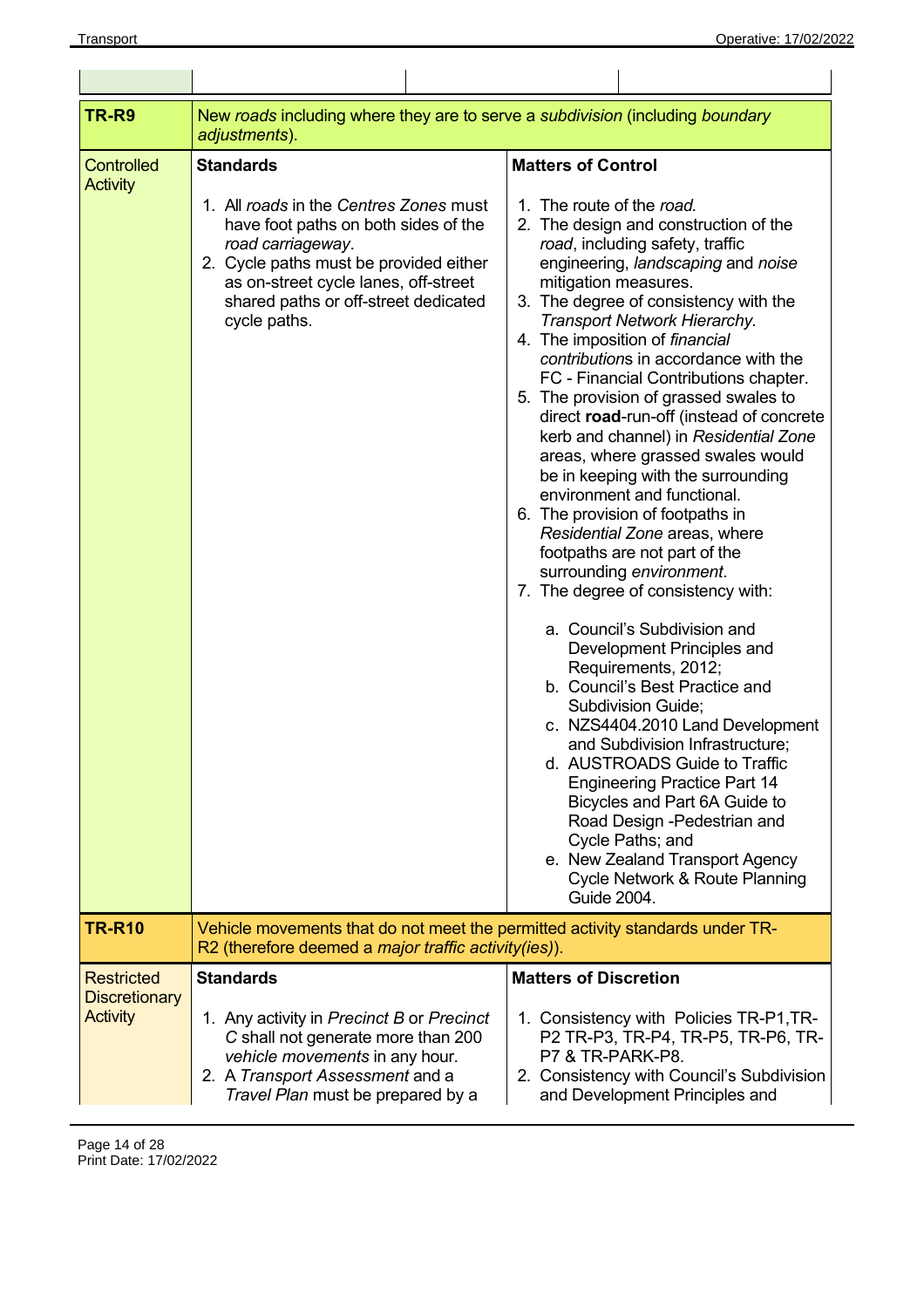|                                         | suitably qualified person and<br>submitted to Council with the<br>application for resource consent.<br><b>Note:</b> Please refer to the publication<br><b>Greater Wellington Regional Council</b><br>Publication titled "Get your workplace<br>moving - A guide to transport solutions for<br>your staff and business" for guidance on<br>preparing Travel Plans. | Requirements 2012.<br>3. The extent to which the Transport<br>Assessment is consistent with<br>Policies TR-P1, TR-P2 TR-P3, TR-P4,<br>TR-P5, TR-P6, TR-P7 & TR-PARK-P8<br>and Council's Subdivision and<br>Development Principles and<br>Requirements 2012.<br>4. The extent to which the content of the<br>Travel Plan is consistent with TR-<br>P1, TR-P2 TR-P3, TR-P4, TR-P5, TR-<br>P6, TR-P7 & TR-PARK-P8 and<br>Council's Subdivision and<br>Development Principles and<br>Requirements 2012. |  |
|-----------------------------------------|-------------------------------------------------------------------------------------------------------------------------------------------------------------------------------------------------------------------------------------------------------------------------------------------------------------------------------------------------------------------|-----------------------------------------------------------------------------------------------------------------------------------------------------------------------------------------------------------------------------------------------------------------------------------------------------------------------------------------------------------------------------------------------------------------------------------------------------------------------------------------------------|--|
| <b>TR-R11</b>                           | Any activity which is not a permitted, controlled, restricted discretionary or non-<br>complying activity.                                                                                                                                                                                                                                                        |                                                                                                                                                                                                                                                                                                                                                                                                                                                                                                     |  |
| <b>Discretionary</b><br>Activity        |                                                                                                                                                                                                                                                                                                                                                                   |                                                                                                                                                                                                                                                                                                                                                                                                                                                                                                     |  |
| <b>TR-R12</b>                           | Maintenance and repair of roads that do not meet permitted activity standards under<br><b>TR-R1.</b>                                                                                                                                                                                                                                                              |                                                                                                                                                                                                                                                                                                                                                                                                                                                                                                     |  |
| <b>Discretionary</b><br><b>Activity</b> |                                                                                                                                                                                                                                                                                                                                                                   |                                                                                                                                                                                                                                                                                                                                                                                                                                                                                                     |  |
| <b>TR-R13</b>                           | Any activity that does not meet any one or more of the <i>permitted activity</i> standards<br>under Rules TR-R4, TR-R5, TR-R6, TR-R7, or TR-R8.                                                                                                                                                                                                                   |                                                                                                                                                                                                                                                                                                                                                                                                                                                                                                     |  |
| <b>Discretionary</b><br><b>Activity</b> |                                                                                                                                                                                                                                                                                                                                                                   |                                                                                                                                                                                                                                                                                                                                                                                                                                                                                                     |  |
| <b>TR-R14</b>                           | Any new vehicle access across a railway that does not meet any one of the permitted<br>activity standards under TR-R7.                                                                                                                                                                                                                                            |                                                                                                                                                                                                                                                                                                                                                                                                                                                                                                     |  |
| <b>Discretionary</b><br><b>Activity</b> |                                                                                                                                                                                                                                                                                                                                                                   |                                                                                                                                                                                                                                                                                                                                                                                                                                                                                                     |  |
| <b>TR-R15</b>                           | New roads including where they are to serve a subdivision (including boundary<br>adjustments) that do not meet any one of the controlled activity standards under TR-<br>R9.                                                                                                                                                                                      |                                                                                                                                                                                                                                                                                                                                                                                                                                                                                                     |  |
| <b>Discretionary</b><br><b>Activity</b> |                                                                                                                                                                                                                                                                                                                                                                   |                                                                                                                                                                                                                                                                                                                                                                                                                                                                                                     |  |
| <b>TR-R16</b>                           | Permanent parking (i.e. more than two times in any one week) for more than 12<br>consecutive hours of any registered heavy trade vehicle within the Residential Zones,<br>Waikanae North Development Area, Ngārara Development Areas, or within 40 metres<br>of a habitable building.                                                                             |                                                                                                                                                                                                                                                                                                                                                                                                                                                                                                     |  |
| Non-<br>Complying<br>Activity           |                                                                                                                                                                                                                                                                                                                                                                   |                                                                                                                                                                                                                                                                                                                                                                                                                                                                                                     |  |
| <b>TR-R17</b>                           | The parking or placing of any motor vehicle, boat, caravan or material for the purpose<br>of sale or lease, within <i>legal road</i> or public reserve other than areas specified by the<br>resolution of Council.                                                                                                                                                |                                                                                                                                                                                                                                                                                                                                                                                                                                                                                                     |  |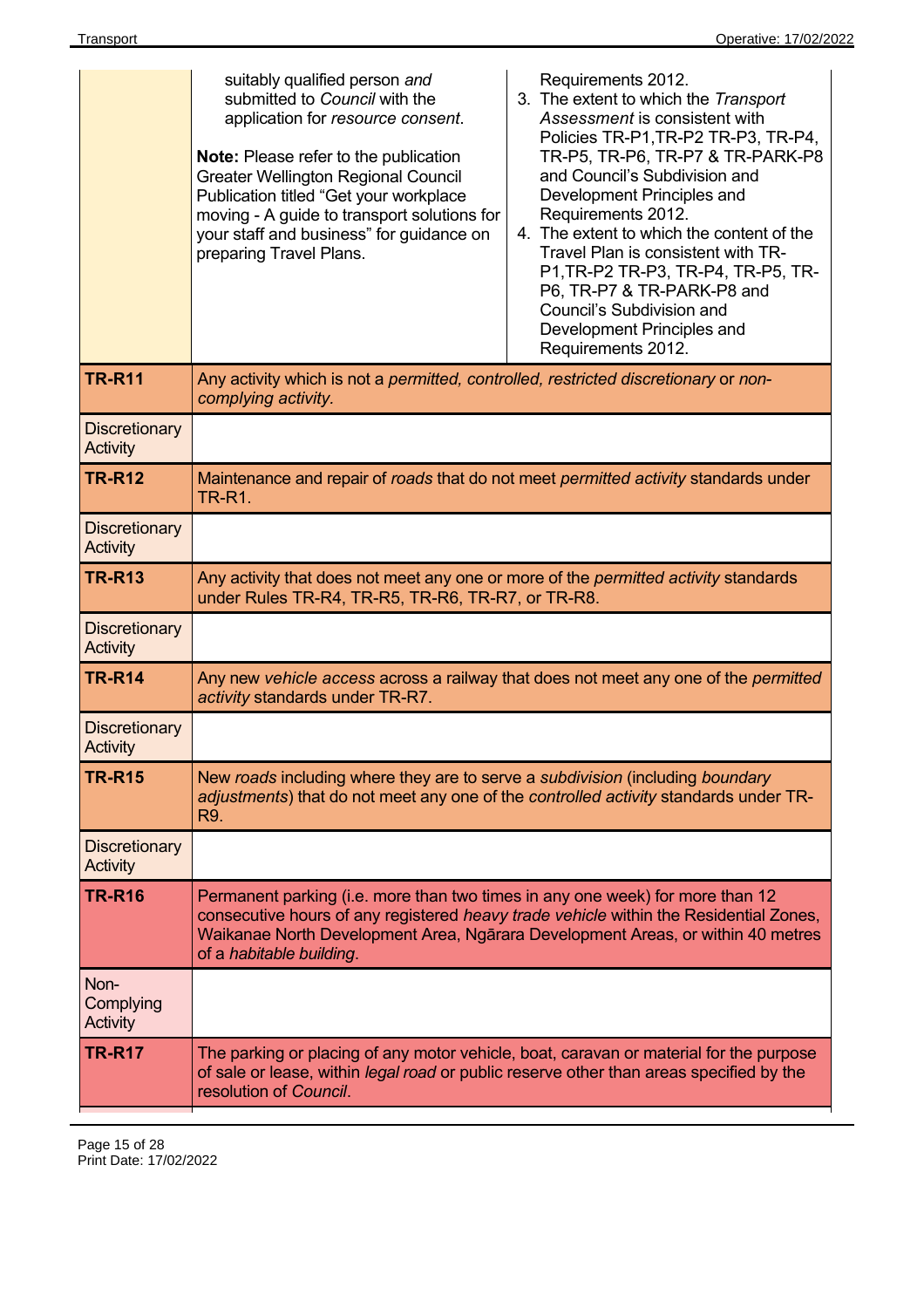| Non-      |  |
|-----------|--|
| Complying |  |
| Activity  |  |

# **TR-PARK - Parking**

Parking

**TR-PARK-P8** 

Plan Change 1A (Accessible car parking provisions) proposes amendments to this policy.

All new *subdivision* and *development* shall provide for safe vehicular and pedestrian access and appropriate vehicle parking areas by:

- 1. providing parking numbers, layouts and dimensions consistent with parking standards;
- 2. supplying adequate off street parking to meet the demand of the *land* use while having regard to the following factors:
	- a. the intensity, duration location and management of the activity.
	- b. the adequacy of parking in the location and adjacent areas.
	- c. the classification and use of the *road* (as per transport network hierarchy in TR-Table 7), and the speed restrictions that apply.
	- d. the nature of the *subject site*, in particular its capacity to accommodate parking.
	- e. the characteristics of the previous activity that utilised the *subject site*;
- 3. taking *effects* on neighbouring areas into account when designing the location, layout and number of parking spaces (including car and cycle parks and disability *car parks*;
- 4. ensuring the location, layout and number of disability carparks and cycle parks is safe, userfriendly and appropriate; and
- 5. achieving a balance between encouraging mitigation of parking overflow *effects* (e.g. shared use of car parking), and discouraging car-based travel through use of *travel plans*.

| <b>TR-PARK-</b><br><b>R18</b> | Any activity requiring more than 2 carparks. |
|-------------------------------|----------------------------------------------|
|-------------------------------|----------------------------------------------|

Plan Change 1A (Accessible car parking provisions) proposes amendments to this rule, which have immediate legal effect from notification on 17 February 2022.

Plan Change 1C (Cycle parking provisions) proposes amendments to this rule, which have legal effect once a decision on submissions relating to this rule is made and public notified.

| Permitted<br>Activity         | <b>Standards</b>                                                                                                                                                                                                                                  |  |  |
|-------------------------------|---------------------------------------------------------------------------------------------------------------------------------------------------------------------------------------------------------------------------------------------------|--|--|
|                               | Disabled persons carparks and bicycle parking must be required at a rate of:                                                                                                                                                                      |  |  |
|                               | a. 1 where 10 or less carpark spaces are provided;<br>b. 2 where between 11 and 100 carpark spaces are provided, plus 1 additional<br>park for every additional 50 carparks, or part thereof, where more than 100<br>carpark spaces are provided. |  |  |
| <b>TR-PARK-</b><br><b>R31</b> | Shared use of <i>carpark</i> spaces by different activities on the same site which are<br>unable to comply with the permitted activity rules under TR-PARK.                                                                                       |  |  |
|                               |                                                                                                                                                                                                                                                   |  |  |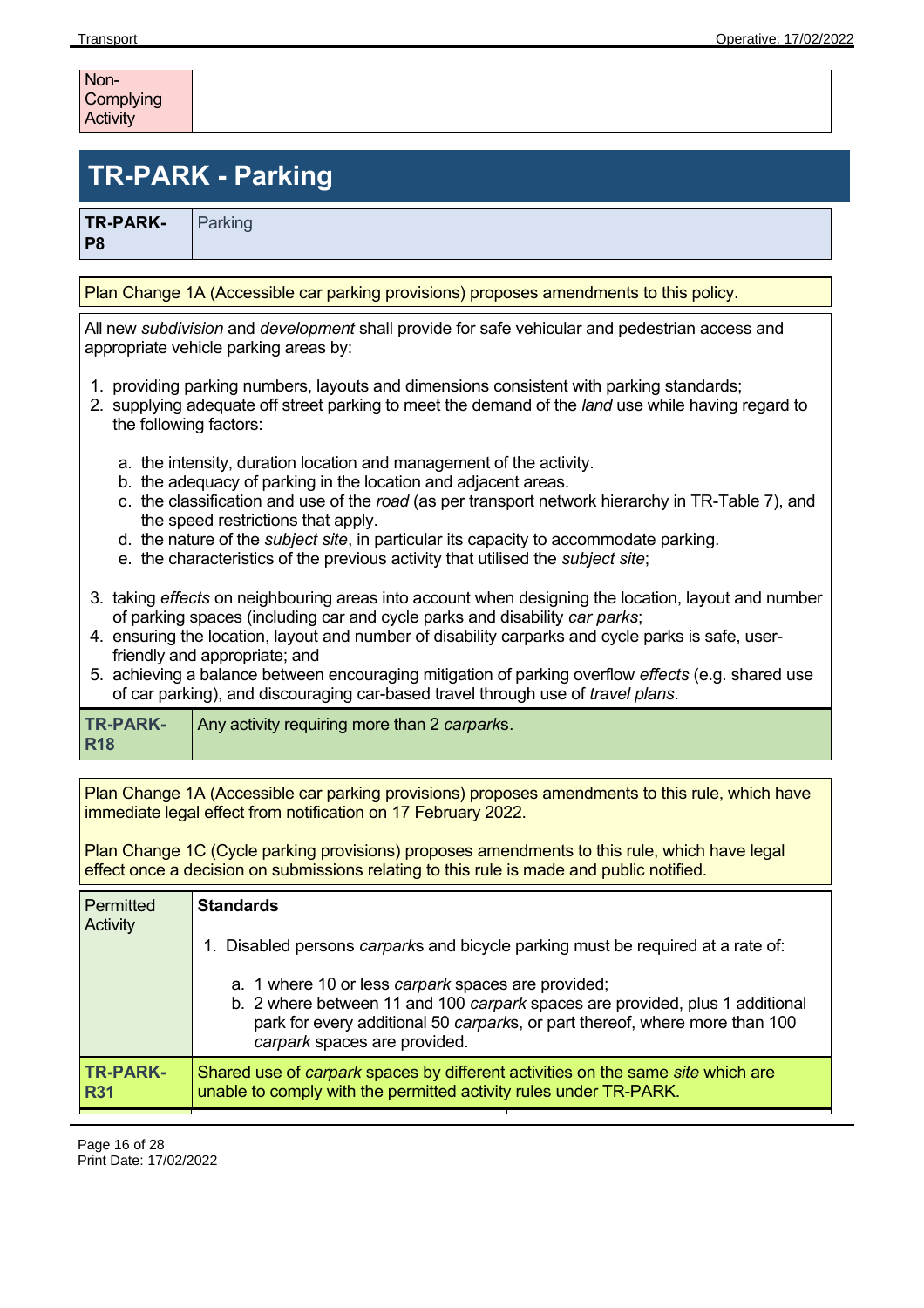| <b>Controlled</b>                                                 | <b>Standards</b>                                                                                                                                                                                                                                                                                                                                                                                                                                                                                                                                                                                                                                                                                                                                                                                                                                                                                                                                                                                                                                                                                                                                                                                                                     | <b>Matters of Control</b>                                                                                                                                                                                                                                                                                                                                                                                                                       |
|-------------------------------------------------------------------|--------------------------------------------------------------------------------------------------------------------------------------------------------------------------------------------------------------------------------------------------------------------------------------------------------------------------------------------------------------------------------------------------------------------------------------------------------------------------------------------------------------------------------------------------------------------------------------------------------------------------------------------------------------------------------------------------------------------------------------------------------------------------------------------------------------------------------------------------------------------------------------------------------------------------------------------------------------------------------------------------------------------------------------------------------------------------------------------------------------------------------------------------------------------------------------------------------------------------------------|-------------------------------------------------------------------------------------------------------------------------------------------------------------------------------------------------------------------------------------------------------------------------------------------------------------------------------------------------------------------------------------------------------------------------------------------------|
| <b>Activity</b>                                                   | 1. The carpark spaces must not be<br>shared by different activities for<br>parking at the same time.                                                                                                                                                                                                                                                                                                                                                                                                                                                                                                                                                                                                                                                                                                                                                                                                                                                                                                                                                                                                                                                                                                                                 | 1. Effects on the transport network<br>including safety effects and overspill<br>carparking.<br>2. Layout of the development.<br>3. Public safety.<br>4. Hours of use of carpark spaces by<br>each activity.                                                                                                                                                                                                                                    |
| <b>TR-PARK-</b><br><b>R32</b>                                     | Any activity which is not a permitted or controlled activity.                                                                                                                                                                                                                                                                                                                                                                                                                                                                                                                                                                                                                                                                                                                                                                                                                                                                                                                                                                                                                                                                                                                                                                        |                                                                                                                                                                                                                                                                                                                                                                                                                                                 |
| <b>Discretionary</b><br><b>Activity</b>                           |                                                                                                                                                                                                                                                                                                                                                                                                                                                                                                                                                                                                                                                                                                                                                                                                                                                                                                                                                                                                                                                                                                                                                                                                                                      |                                                                                                                                                                                                                                                                                                                                                                                                                                                 |
| TR-Table - 7<br>- Transport<br><b>Network</b><br><b>Hierarchy</b> | A transport network hierarchy differentiates between roads by function. Roads at the<br>top of the hierarchy are generally arterial routes that cater for through traffic, including<br>freight and often have higher traffic volumes and speeds. Roads at the lower end of<br>the hierarchy tend to have a local access function with lower traffic volumes or<br>speeds. Roads identified as Strategic Arterial Routes, Major Community Connector<br>Routes, Centres Routes, and Local Community Connector Routes and<br>Neighbourhood Access Routes are listed in TR-Table 7 of this chapter. All other roads<br>are Local Roads.<br>To promote network efficiency, roads should ideally connect into roads at the same<br>level or one level above or below in the hierarchy. This ensures that each road<br>performs the function for which it is designed, that intersections operate safely, and<br>that through traffic and local traffic are separated and managed to minimise conflict.<br>The use of a <i>transport network hierarchy</i> contributes to road safety by reducing<br>turning movements onto and from high speed roads and also aids the planning of safe<br>and efficient bus, cycling and walking routes. |                                                                                                                                                                                                                                                                                                                                                                                                                                                 |
|                                                                   | <b>Type of Road</b>                                                                                                                                                                                                                                                                                                                                                                                                                                                                                                                                                                                                                                                                                                                                                                                                                                                                                                                                                                                                                                                                                                                                                                                                                  | Description                                                                                                                                                                                                                                                                                                                                                                                                                                     |
|                                                                   | <b>Strategic Arterial Routes</b>                                                                                                                                                                                                                                                                                                                                                                                                                                                                                                                                                                                                                                                                                                                                                                                                                                                                                                                                                                                                                                                                                                                                                                                                     | • Provides access through District<br>• Provides some local access to Centres<br>Includes SH1<br>• Arterial roads which are not covered in<br>NZ4404:2010 (Land Development and<br>Subdivision Infrastructure)<br>Generally no on-street parking                                                                                                                                                                                                |
|                                                                   | <b>Major Community Connector Routes</b>                                                                                                                                                                                                                                                                                                                                                                                                                                                                                                                                                                                                                                                                                                                                                                                                                                                                                                                                                                                                                                                                                                                                                                                              | • Roads joining significant centres of<br>population and/or sometimes providing<br>for national and inter-regional traffic<br>flow. These may include strategic<br>arterials.<br>• Connects suburbs and/or major<br>transport nodes<br>• May include access to regionally<br>significant destinations<br>Major entry point from highway to the<br>Coast;<br>• Can be higher speed than local/centres<br>streets but likely to be 70km or less - |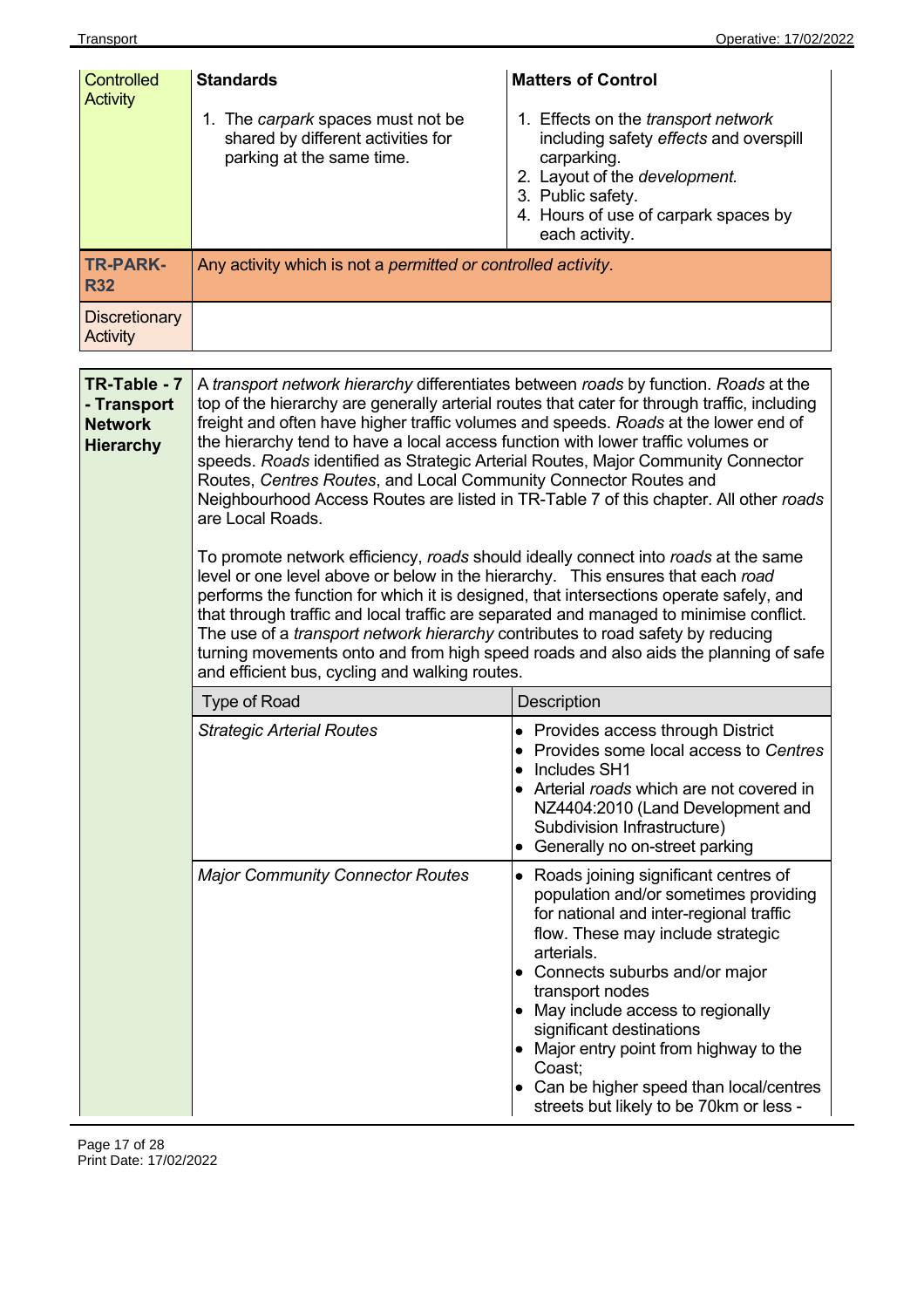|                                                                                                                                                              | case by case consideration;<br>• Some roads will have major traffic<br>volumes;<br>• On-street parking may be discouraged<br>in some areas.                                                                                                                                                                                                                                                                                                                                                                                                                |
|--------------------------------------------------------------------------------------------------------------------------------------------------------------|------------------------------------------------------------------------------------------------------------------------------------------------------------------------------------------------------------------------------------------------------------------------------------------------------------------------------------------------------------------------------------------------------------------------------------------------------------------------------------------------------------------------------------------------------------|
| Centres Route (may be lane, local road,<br>connector/collector, as noted in Table 3.2<br>NZS4404 - Land Development and<br><b>Subdivision Infrastructure</b> | Roads joining smaller centres of<br>population, joining larger centres of<br>population to nearby major connectors or<br>linking between major connectors, and:<br>• recognises specialist role of streets in<br>retail areas and centres;<br>• must be capable of delivering on-street<br>retail parking;<br>• must be capable of handling significant<br>pedestrian cross movement;<br>• must be capable of handling freight<br>traffic;<br>• will have high traffic volumes;<br>• likely to have low traffic speeds, but<br>case by case consideration. |
| <b>Local Community Connector Routes</b><br>(NZS4404 - Land Development and<br>Subdivision Infrastructure)                                                    | • Larger urban roads linking local roads<br>to the connector network.<br>• In rural areas, includes minor roads<br>linking smaller rural communities to the<br>connector network;<br>• provides main access routes though<br>suburbs;<br>• connect local centres;<br>• traffic movements mainly locally<br>generated;<br>• significant walkways/cycleways<br>between local centres, schools and<br>employment areas;<br>• may be some routes with relatively high<br>traffic volumes;<br>• expect moderate speed.                                          |
| Neighbourhood Access Route                                                                                                                                   | Roads providing direct access for<br>residential and other areas<br>of development in urban areas, with more<br>than on intersection to other local or<br>collector roads, and:<br>• provides access to:<br>· local residential neighbourhoods;<br>o schools;<br>o reserves.<br>• can include local walkways, beach<br>access, residential lanes;<br>• will be low speed;<br>• will have low traffic volume.                                                                                                                                               |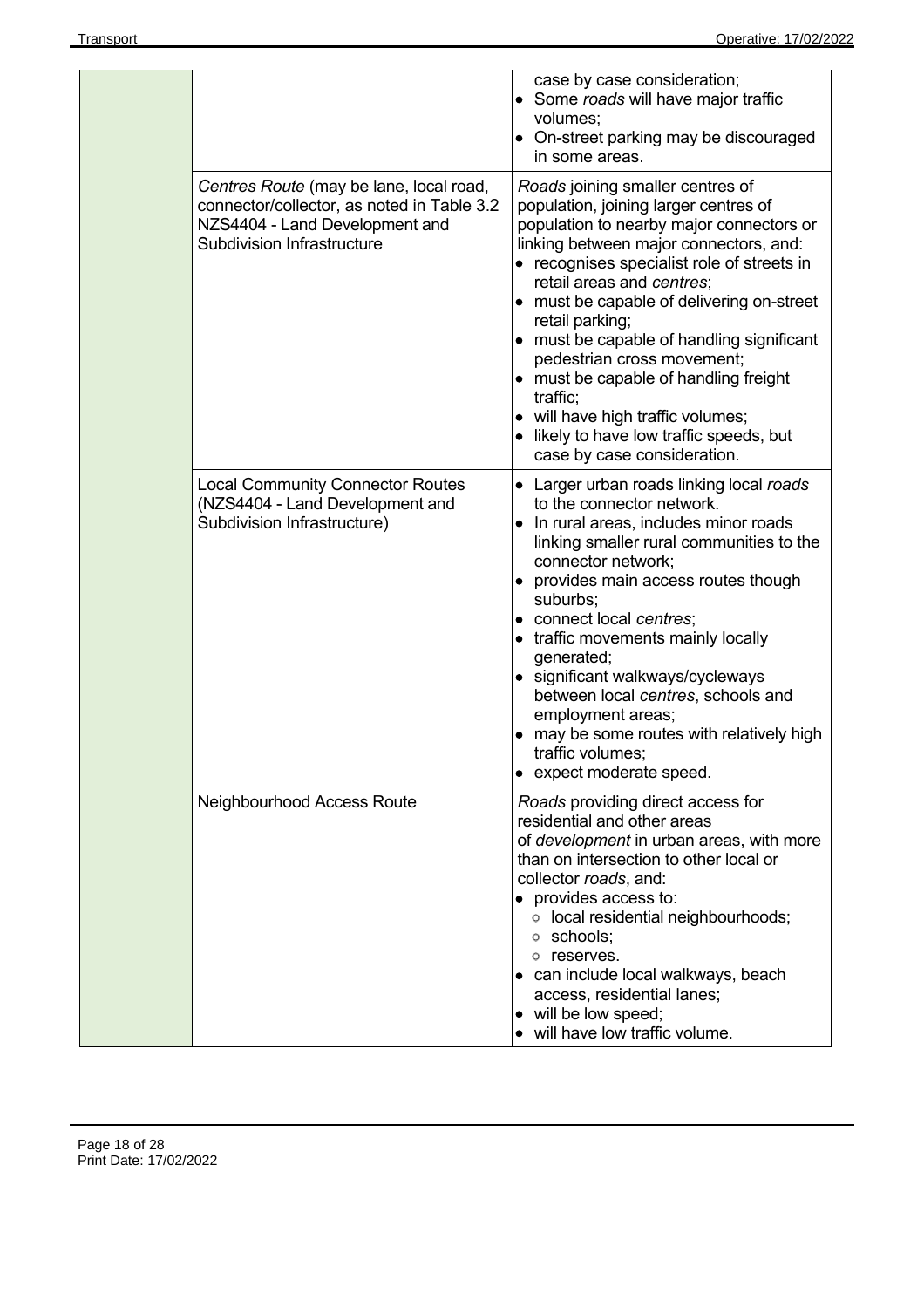### **TR-Diagram 1 -** Diagram C - Private access design standards diagram



Source: NZTA Planning Policy Manual Version 1, August 2007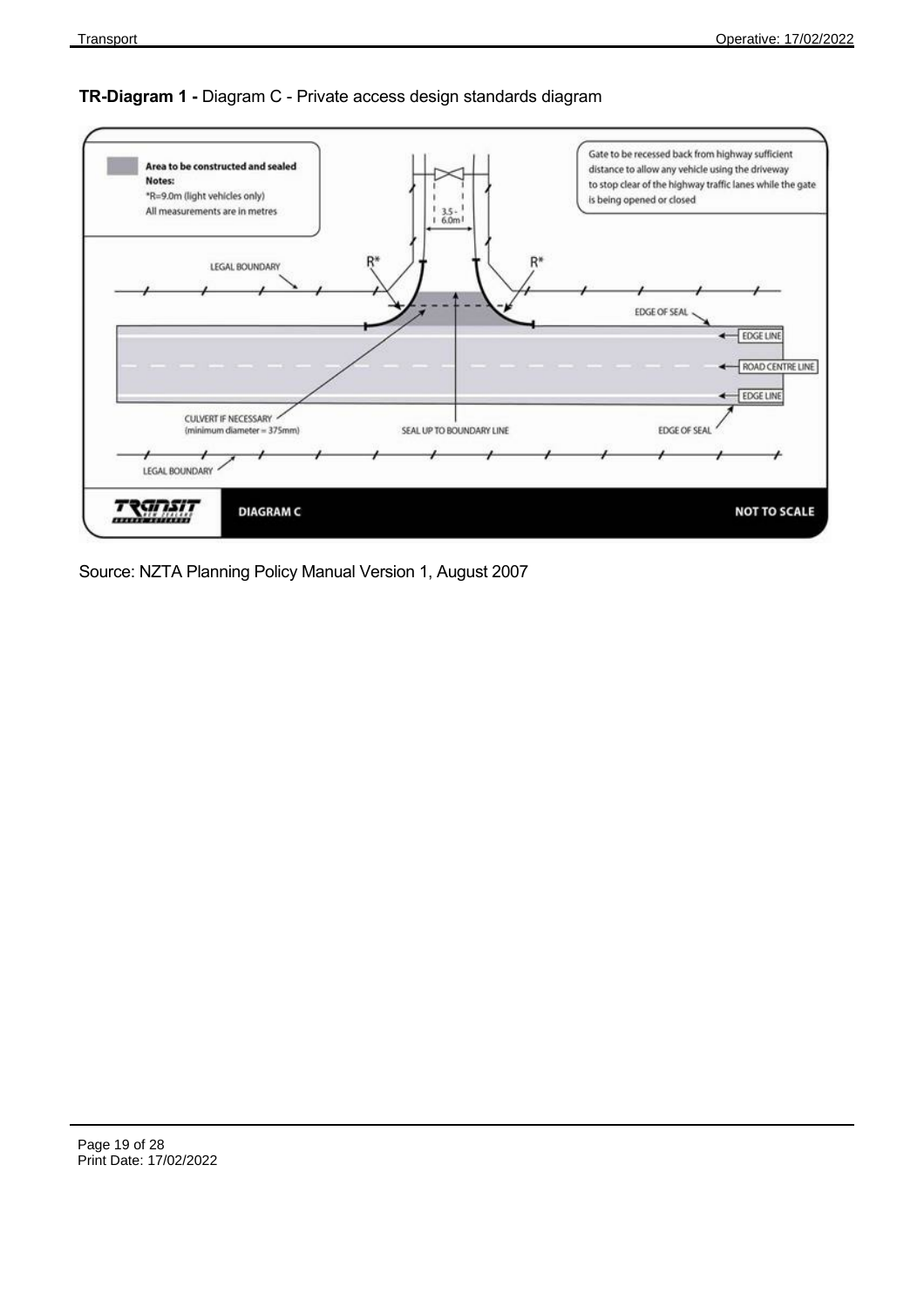

### **TR-Diagram 2 -** Access to property for parking and loading - FIGURE C1 of AS/NZS 2890.1:2004 GROUND CLEARANCE TEMPLATES

200 400 600 800 1000  $\circ$ SCALE 1:25 ⊣ DIMENSIONS IN MILLIMETRES

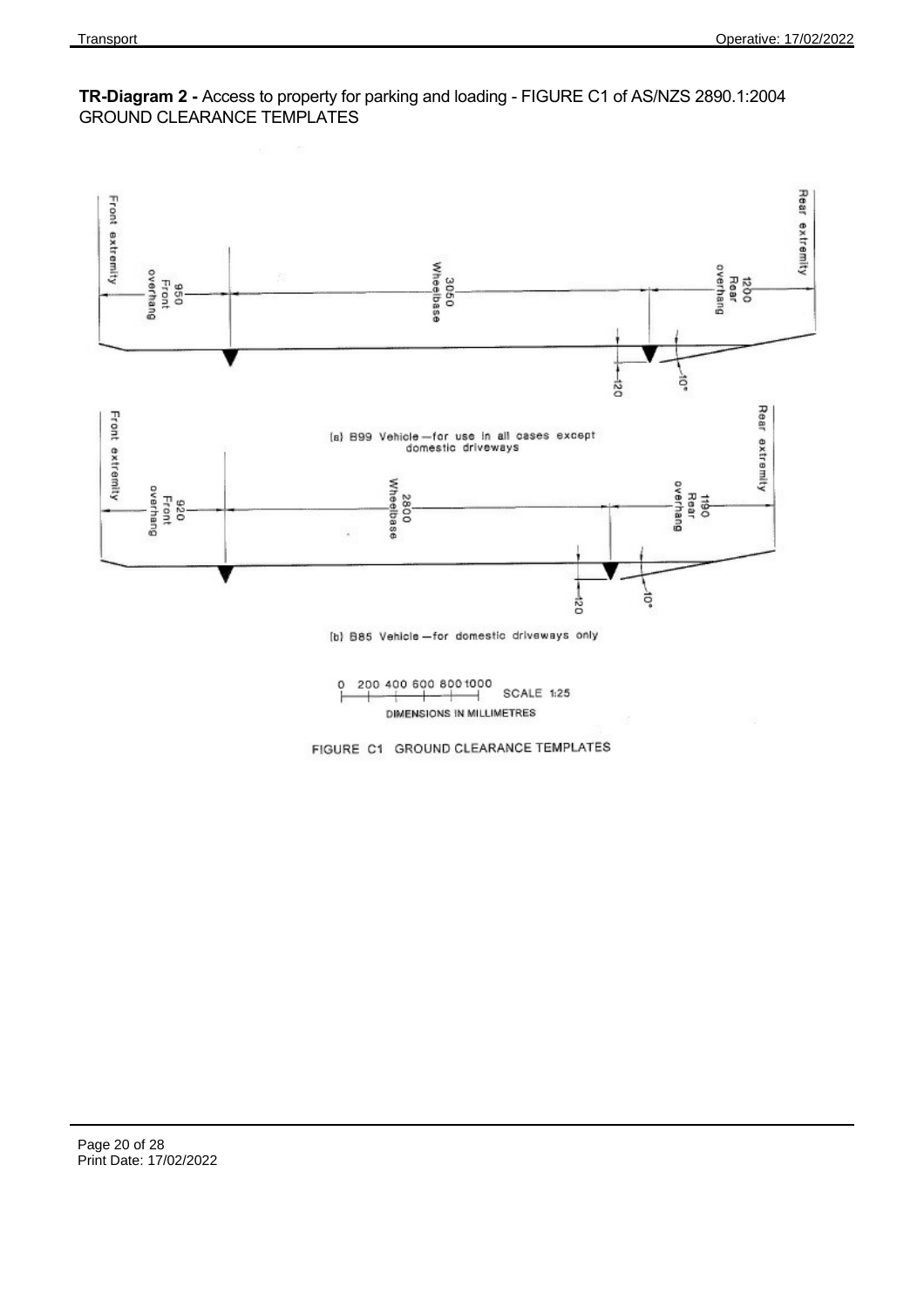

### **TR-Diagram 3 -** Diagram A: Sight distance measurement diagram

Source: NZTA Planning Policy Manual Version 1, August 2007



**TR-Diagram 4 -** Diagram D - Private access design standards diagram for heavy vehicles

Source: NZTA Planning Policy Manual Version 1, August 2007

Page 21 of 28 Print Date: 17/02/2022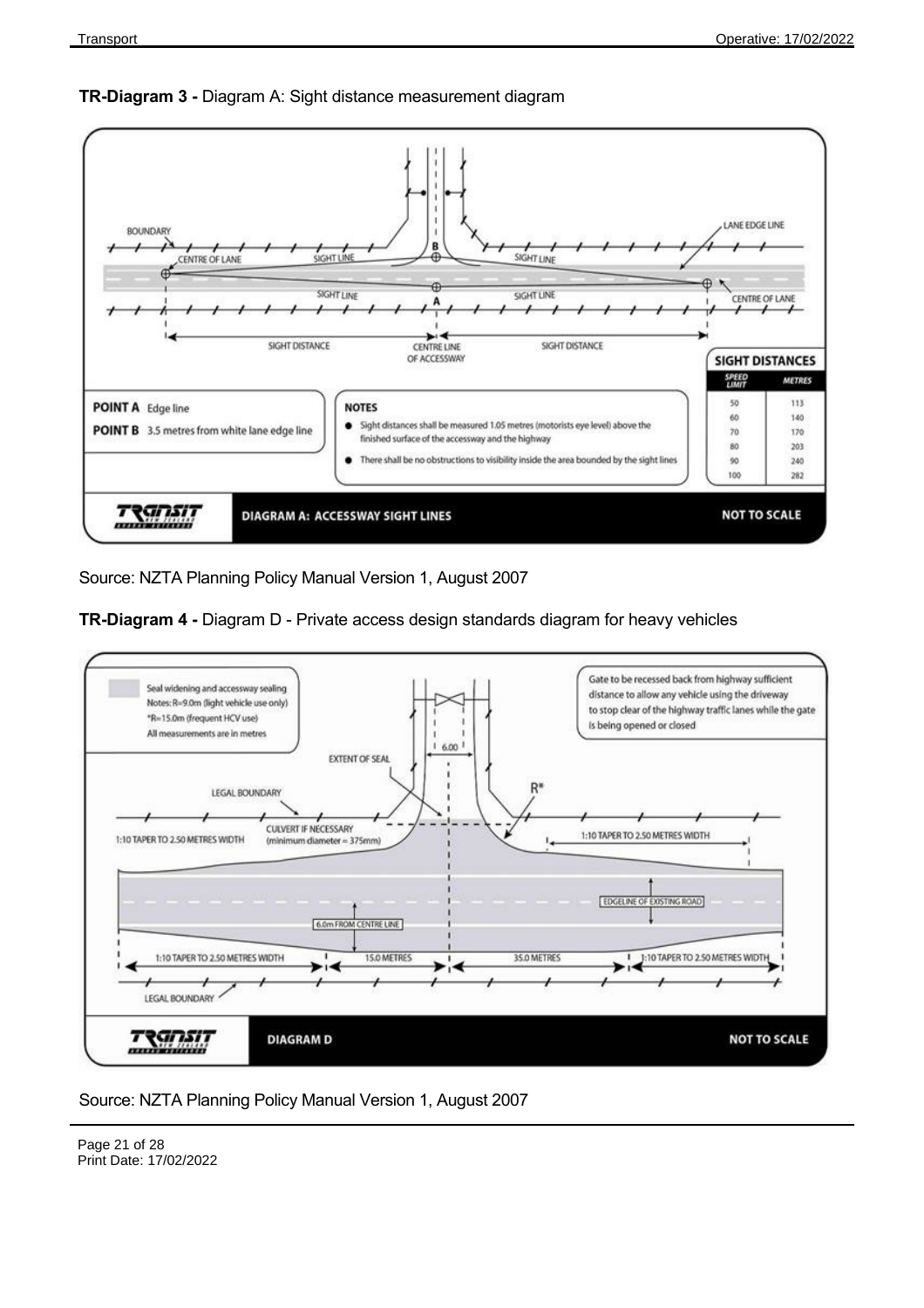**TR-Diagram 5 -** 85 Percentile design motor car turning circle (figure B5 of AS/NZ 2890.1.2004)

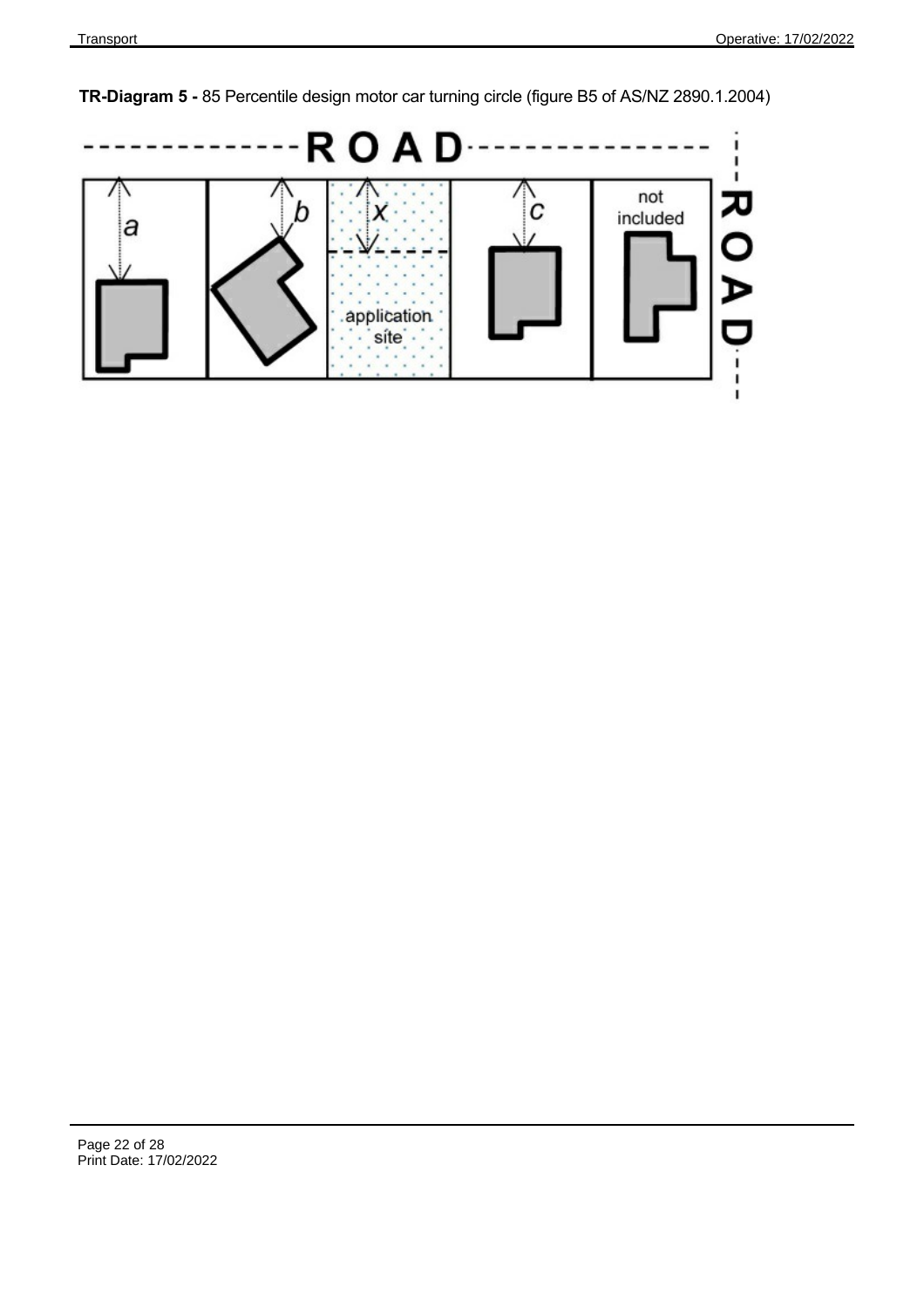

**TR-Diagram 6 -** 99 Percentile design motor car turning circle (figure B3 of AS/NZ 2890.1.2004)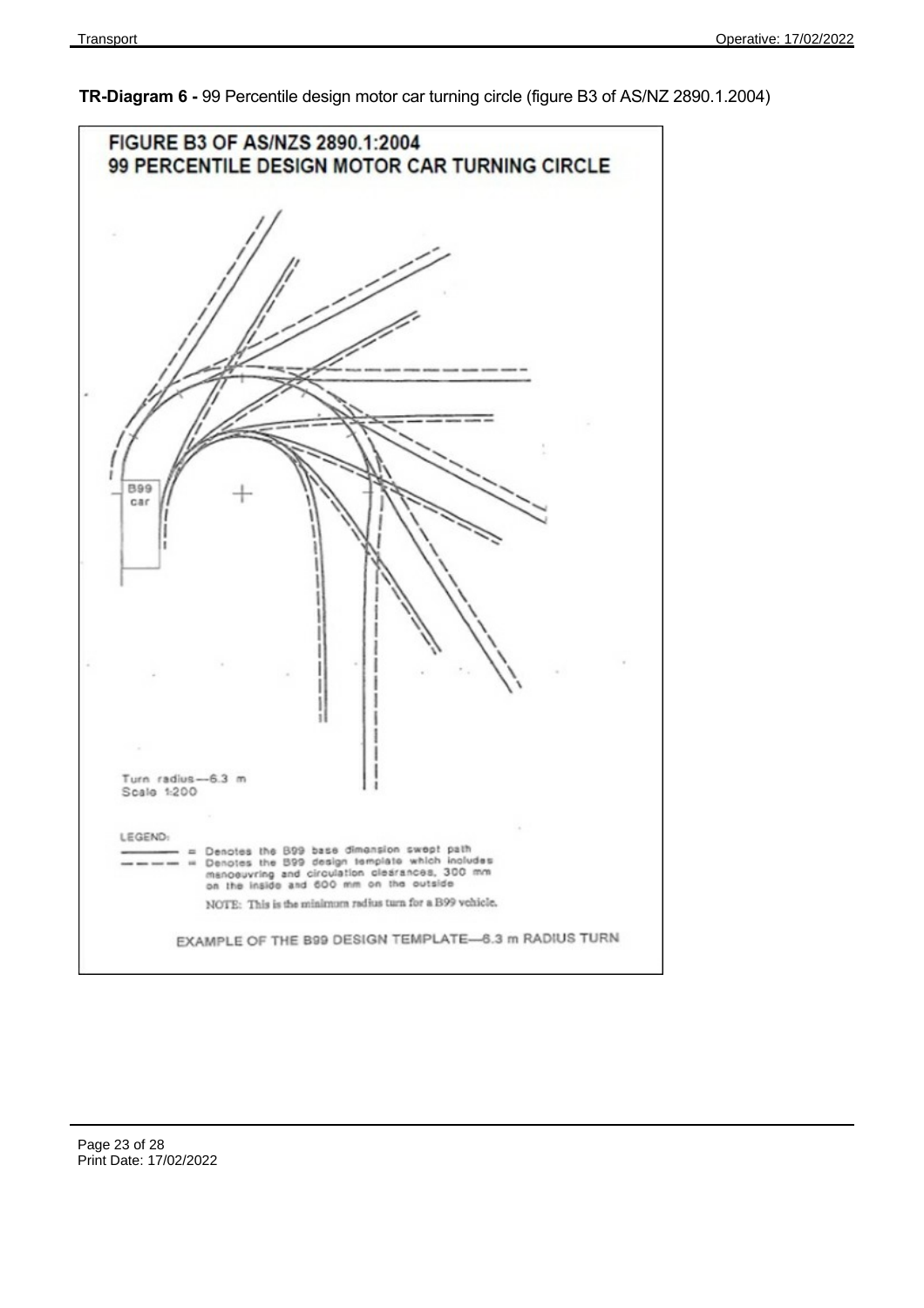



# 90 PERCENTILE DESIGN TWO AXLED TRUCK

**TR-Diagram 8 -** Car parking dimension standards- FIGURE 2.2 FROM AS/NZS 2890.1:2004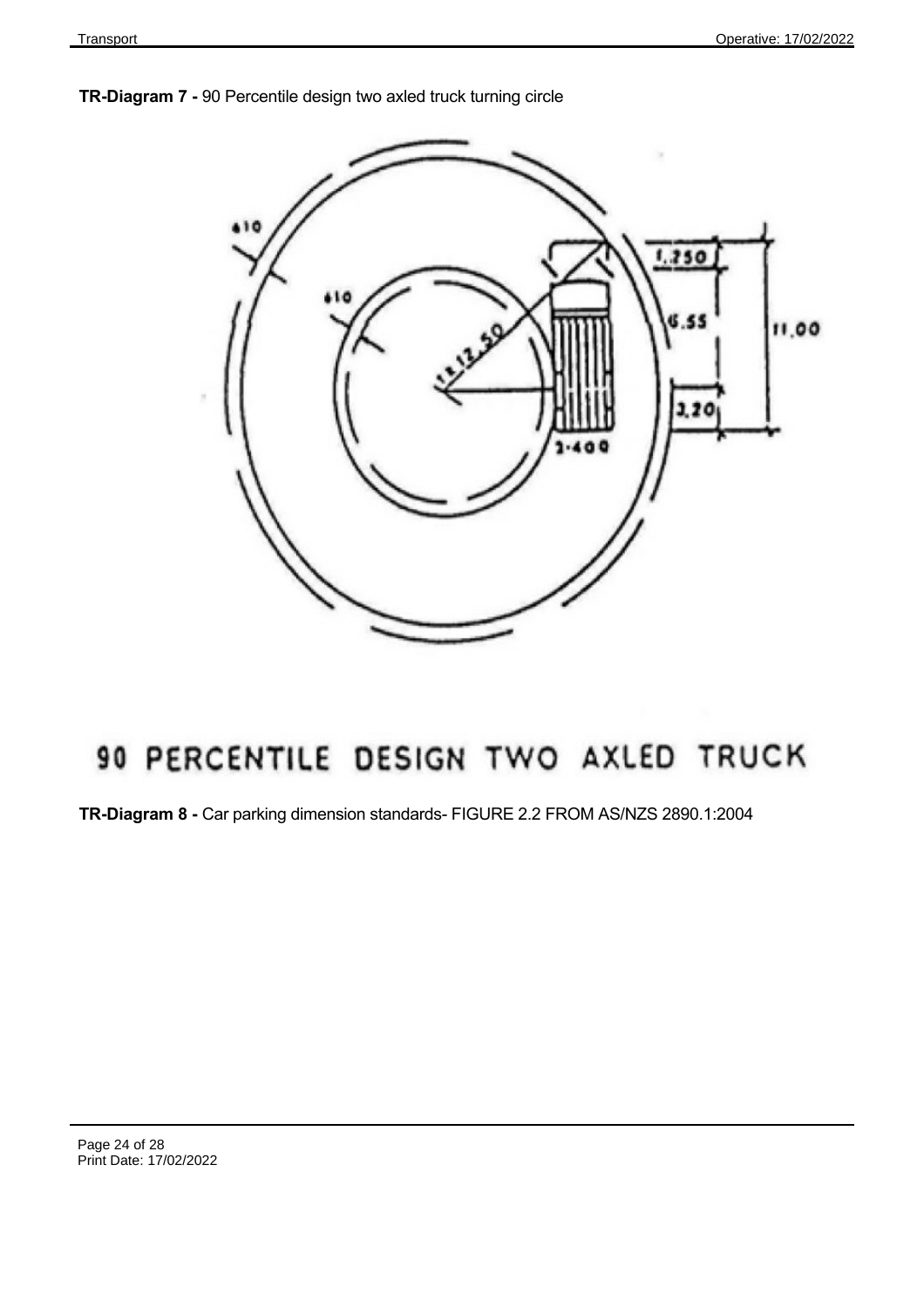

\*Dimension C is selected as follows (see Note 6):

C1-where parking is to a wall or high kerb not allowing any overhang.

C2—where parking is to a low kerb which allows 600 mm overhang in accordance with Clause 2.4.1(a)(i).

C3—where parking is controlled by wheelstops installed at right angles to the direction of parking, or where

the ends of parking spaces form a sawtooth pattern, e.g. as shown in the upper half of Figure 2.4(b),

### **Notes to TR-Diagram 8 -** Dimensions in metres

#### NOTES TO FIGURE 2.2:

- 1. User class is defined in Table 1.1. The two Class 3A options given for 90 degree parking are alternatives of equal standing.
- 2. 30 degree parking spaces can be made narrower than spaces at other angles because of the reduced chance of open doors hitting adjacent vehicles.
- 3. The design envelope around each parking space, to be kept clear of obstructions, is shown in Figure 5.2.
- 4. Dimensions for 90 degree parking aisles are for two-way aisles. These dimensions are required to

Page 25 of 28 Print Date: 17/02/2022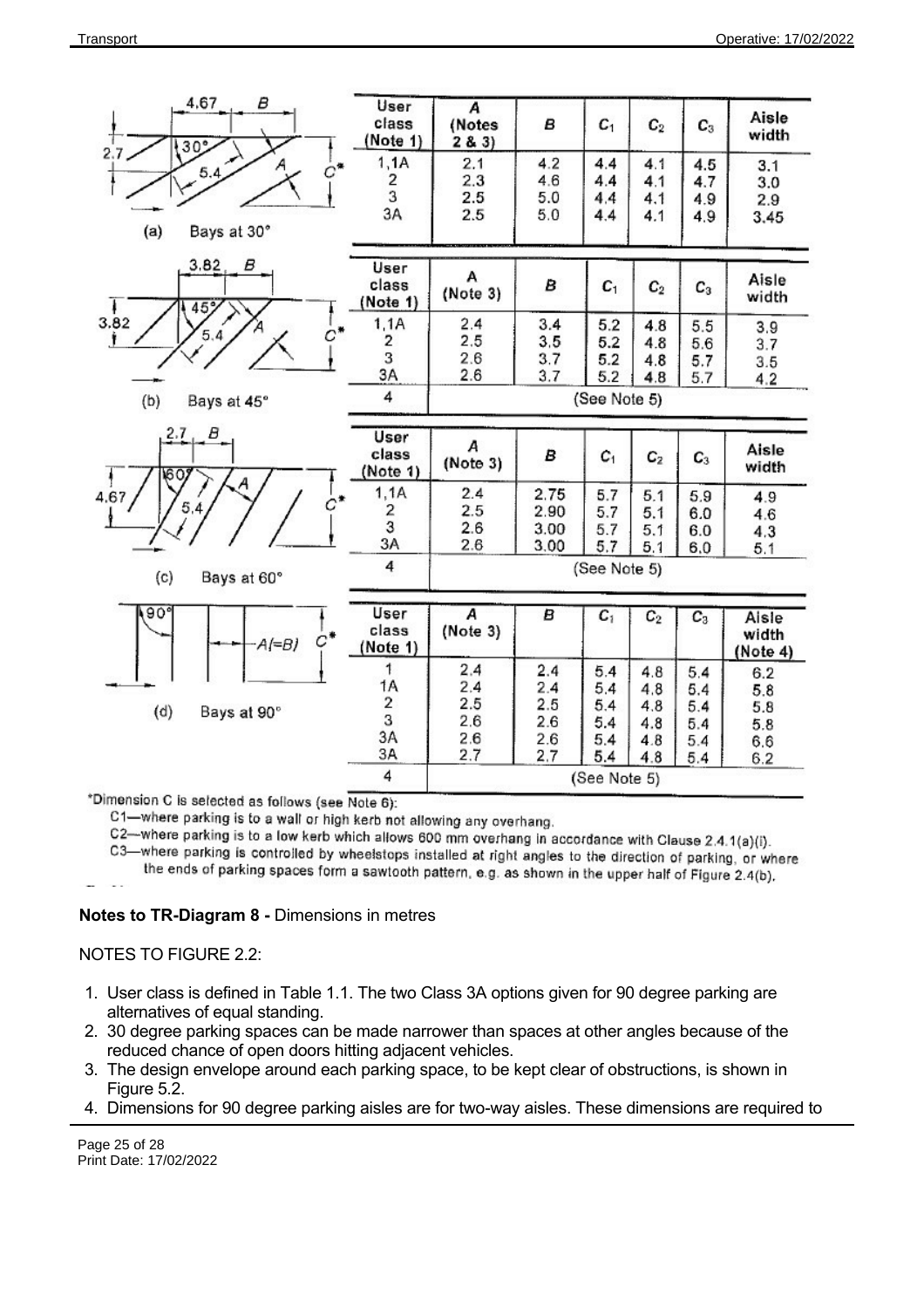be observed even through one-way movement along aisles is imposed for other purposes, see Clause 2.3.2(a).

- 5. Space dimensions for User Class 4 spaces (for people with disabilities) are specified in AS/NZS 2890.6\*. Aisle widths shall be the same as applicable to adjacent other user spaces or in the absence of such spaces, 5.8 m minimum.
- 6. The values for dimension *C* have been calculated as follows:

 $C_1$  = 5.4 sin θ + 1.9 cos θ  $C_2$  =  $C_1$  - 0.6 sin θ  $C_3$  =  $C_1$  + (A - 1.9) cos θ

where

θ = parking angle *A* = space width, in metres

**TR-Diagram 9 –** Level Crossing Sight Triangles and Explanations

### **Developments near Existing Level Crossings**

It is important to maintain clear visibility around level crossings to reduce the risk of collisions. All the conditions set out in this standard apply during both the construction and operation stages of any *development.*

### **Approach sight triangles at level crossings with Stop or Give Way signs**

On sites adjoin a rail level crossings controlled by Stop or Give Way Signs, no **building**, *structure* or planting shall be located within the shaded areas shown in Figure 1. These are defined by a sight triangle taken 30 metres from the outside rail and 320 metres along the railway track.



*Figure 1: Approach Sight Triangles for Level Crossings with "Stop" or "Give Way" Signs*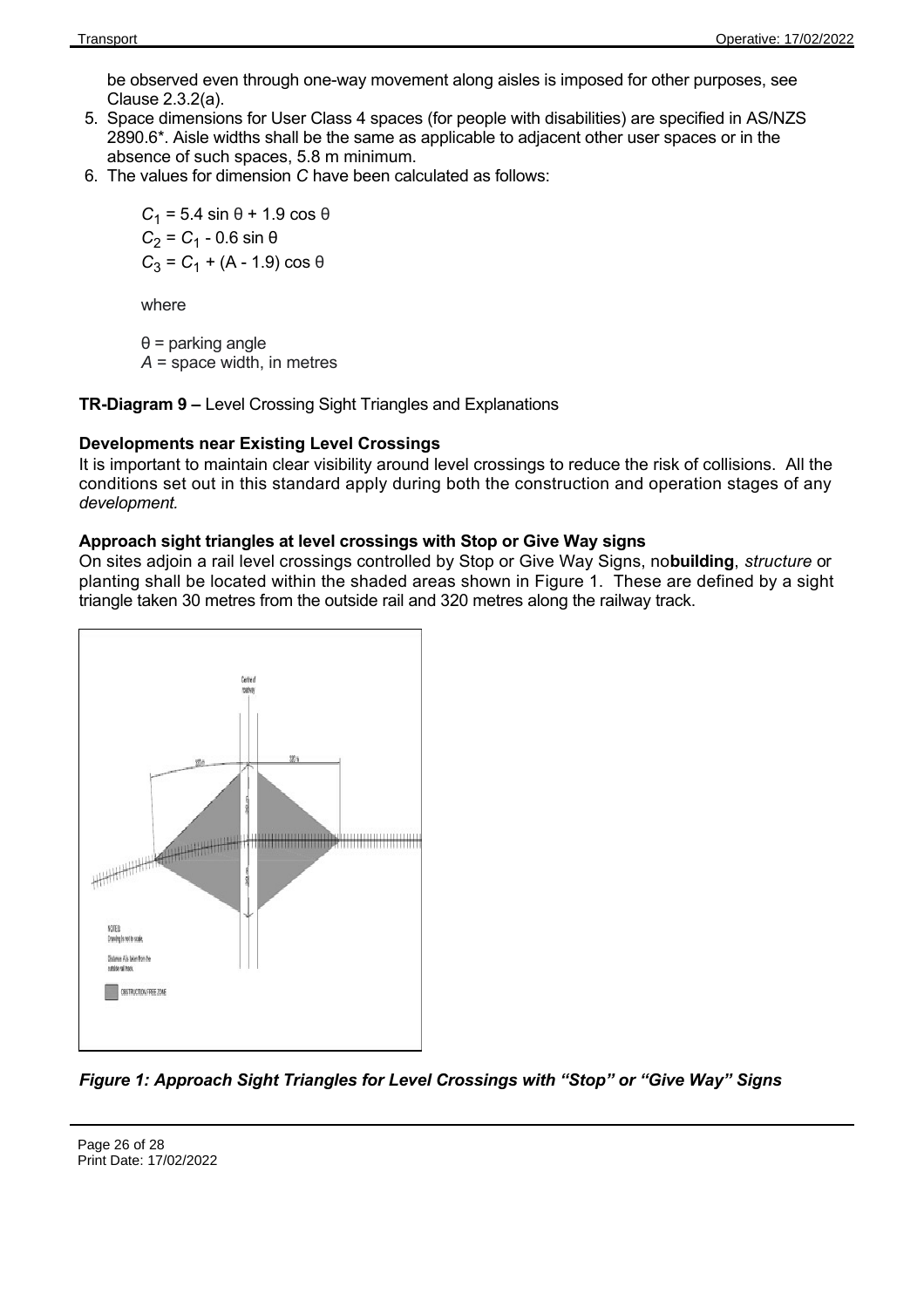### *Advice Note:*

*The approach sight triangles ensure that clear visibility is achieved around rail level crossings with Stop or Give Way signs so that a driver approaching a rail level can either:*

- 1. *See a train and stop before the crossing; or*
- 2. *Continue at the approach speed and cross the level crossing safely.*

*These conditions apply irrespective of whether any visual obstructions already exist.*

*No approach sight triangles apply for level crossings fitted with alarms and/or barrier arms. However, care should be taken to avoid developments that have the potential to obscure visibility of these alarm masts. This is particularly important where there is a curve in the road on the approach to the level crossing, or where the property boundary is close to the edge of the road surface and there is the potential for vegetation growth.*

### **Restart sight triangles at level crossings**

On *properties* adjoining all rail level crossings, no **building***, structure* or planting shall be located within the shaded areas shown in Figure 2. These are defined by a sight triangle taken 5 metres from the outside rail and distance A along the railway track. Distance A depends on the type of control (Table 1).



*Figure 2: Restart Sight Triangles for all Level Crossings*

*Table 1: Required Restart Sight Distances For Figure 2*

| Required approach visibility along tracks A (m) |             |                        |  |
|-------------------------------------------------|-------------|------------------------|--|
| Signs only                                      | Alarms only | Alarms and<br>barriers |  |
| 1677 m                                          | 677 m       | 60 <sub>m</sub>        |  |

### **Additional requirements:**

Page 27 of 28 Print Date: 17/02/2022